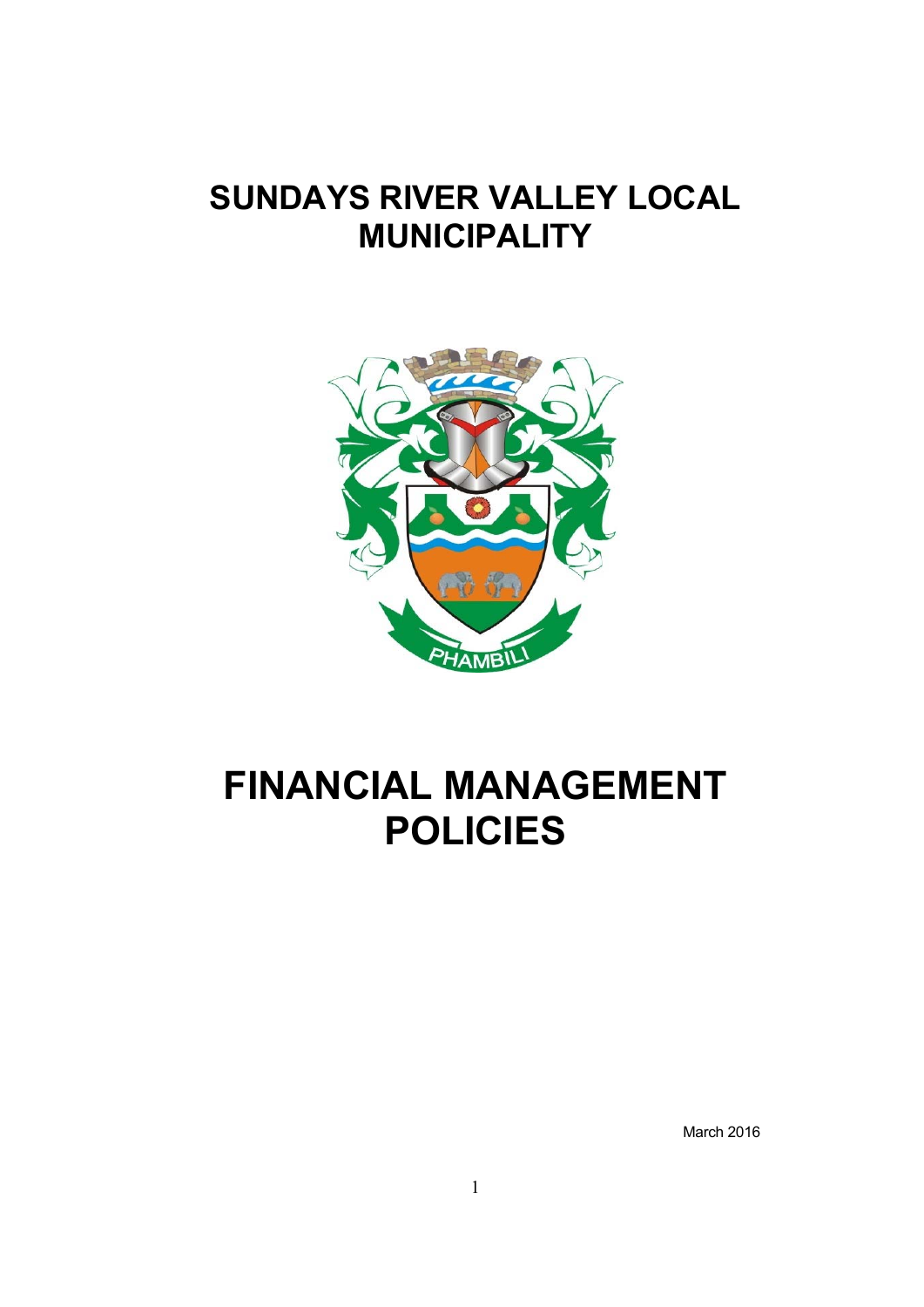**FINANCIAL POLICIES** 

|     | <b>FINANCIAL POLICIES</b>                                                                                                                                                                              |                         |  |
|-----|--------------------------------------------------------------------------------------------------------------------------------------------------------------------------------------------------------|-------------------------|--|
| 1.  | <b>CONTENTS</b><br><b>BUDGETS</b><br>1.1<br><b>General Budget Principles</b><br>1.2<br><b>Budget Process</b>                                                                                           | <b>PAGE</b><br>$3 - 10$ |  |
|     | <b>Operating Budget Preparation</b><br>1.3<br><b>Capital Budget and Capital Programme Preparation</b><br>1.4<br>1.5<br><b>Budget Implementation</b><br><b>Virementing and Budget Amendments</b><br>1.6 |                         |  |
|     | 1.7<br><b>Monitoring and Reporting</b><br>1.8<br><b>Quarterly Reports</b><br>1.9<br>Mid-year and Performance Assessment<br><b>Other Legislative Reports</b><br>1.10                                    |                         |  |
| 2.  | <b>MEDIUM TERM INCOME AND EXPENDITURE FRAMEWORK (MTIEF)</b>                                                                                                                                            | 10                      |  |
| 3.  | <b>INCOME</b><br>3.1<br><b>Levying of Fees and Charges</b><br><b>Collection and Control of Income</b><br>3.2                                                                                           | $10-11$                 |  |
| 4.  | <b>SUPPLY CHAIN MANAGEMENT</b>                                                                                                                                                                         | $11 - 12$               |  |
| 5.  | <b>GOODS AND MATERIALS</b><br>12                                                                                                                                                                       |                         |  |
| 6.  | <b>OPERATING EXPENDITURE</b><br>13                                                                                                                                                                     |                         |  |
| 7.  | <b>CAPITAL EXPENDITURE</b><br>14                                                                                                                                                                       |                         |  |
| 8.  | <b>CREDITORS AND PAYMENTS</b>                                                                                                                                                                          | 14                      |  |
| 9.  | <b>SALARIES, WAGES AND ALLOWANCES</b>                                                                                                                                                                  | 16                      |  |
| 10. | <b>PETTY CASH PURCHASES</b>                                                                                                                                                                            | 17                      |  |
| 11. | 17<br><b>ASSET MANAGEMENT</b>                                                                                                                                                                          |                         |  |
| 12. | <b>DISPOSAL MANAGEMENT</b>                                                                                                                                                                             |                         |  |
| 13. | 17<br><b>CREDIT RATING</b>                                                                                                                                                                             |                         |  |
| 14. | <b>INVESTMENTS</b><br>18                                                                                                                                                                               |                         |  |
| 15. | <b>RISK MANAGEMENT AND INSURANCE</b><br>15.1<br><b>Risk Advisory Committee</b><br>15.2<br><b>Insurance</b>                                                                                             | 18                      |  |
| 16. | <b>LOANS</b>                                                                                                                                                                                           | 20                      |  |
| 17. | <b>ACCOUNTING</b>                                                                                                                                                                                      | 20                      |  |
| 18. | <b>AUDIT MATTERS</b><br>18.1<br><b>Audit Committee</b><br>18.2<br><b>Internal Audit</b><br>18.3<br><b>External Audit</b>                                                                               | 21                      |  |
| 19. | <b>INFORMATION SYSTEMS</b>                                                                                                                                                                             | 23                      |  |
| 20. | <b>REPORTS AFFECTING FINANCES</b><br>$\overline{2}$                                                                                                                                                    | 23                      |  |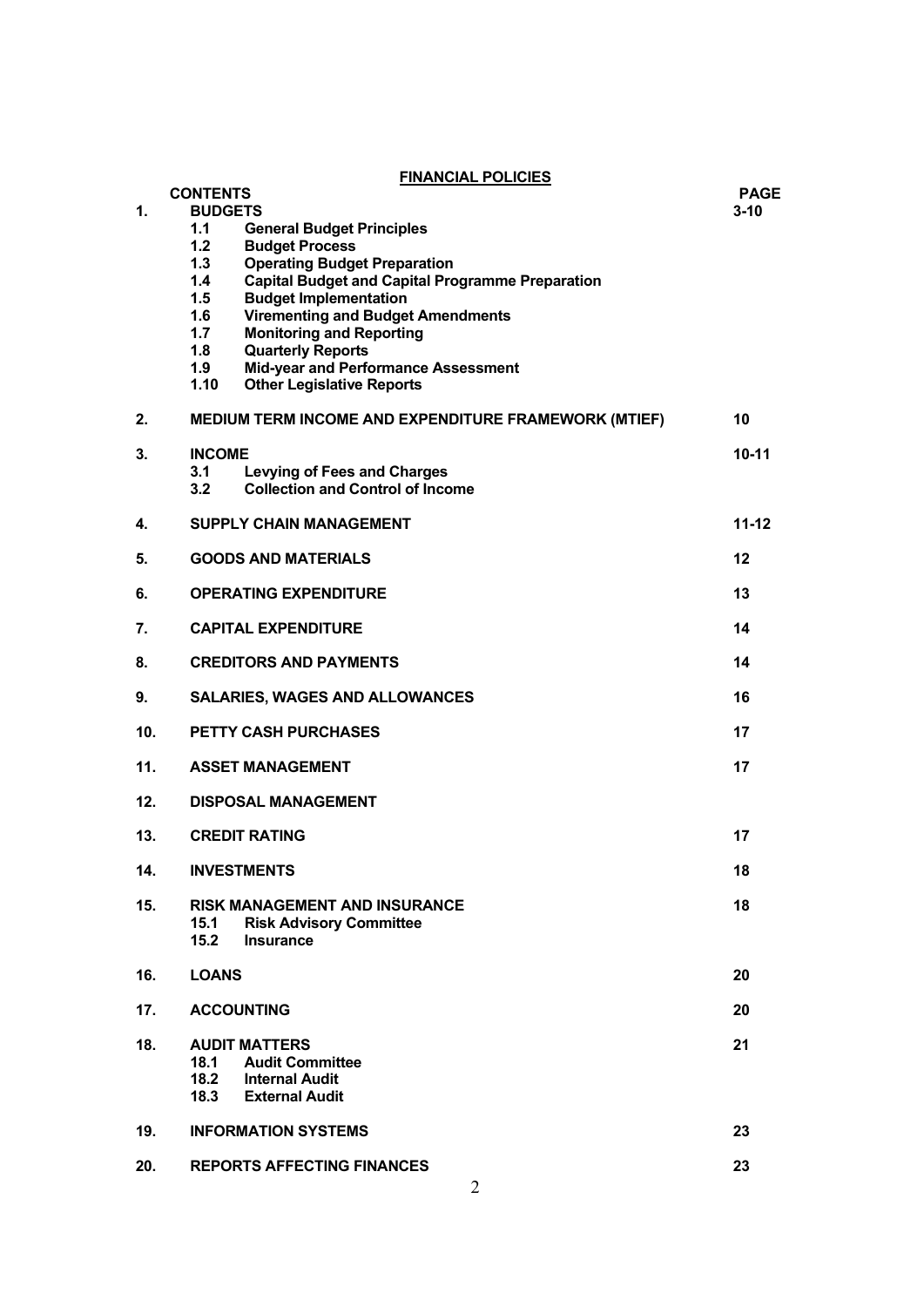# **1. BUDGET MATTERS**

#### **1.1 GENERAL BUDGETING PRINCIPLES**

 The Budget and Budget Preparation process shall comply with the requirements of the Municipal Finance Management Act of 2003 and nothing contained in this policy shall contradict the said legislation.

Council shall not budget for a deficit.

 Expenses may only be incurred in terms of the approved annual budget (or adjustments budget) and within the limits of the amounts appropriated for each budget vote.

 When preparing its budget, Council must ensure that the budget is in accordance with its Integrated Development Plan.

#### **1.2 BUDGET PROCESS**

- 1.2.1 The Chief Financial Officer shall prepare a draft budget timetable for the ensuing financial year which shall be tabled by the Mayor/Speaker to Council for approval at least 10 months before the start of the next budget year. The budget timetable shall contain key deadlines for:
	- a) the annual review of the IDP
	- b) the review of budget related policies
	- c) the preparation, tabling and approval of the annual budget
	- d) the consultative processes forming part of the budget process.

 Departmental Managers shall ensure that they meet the deadlines as set out in the Budget Timetable.

- 1.2.2 The Chief Financial Officer shall prepare a Budget Strategy for approval by Council, which shall contain the principles, objectives and strategies that will apply during the forthcoming budget preparation process. Such Budget Strategy shall take cognisance of the directives, guidelines and economic factors prevailing at the time or circulated by National and Provincial Government. The Budget Strategy shall give general direction to the budget process and also indicate affordable budget growth and envisaged tariff increases as the base line of the budget process.
- 1.2.3 The Mayor/Speaker shall table the draft annual budget to Council at least ninety days before the start of the new financial year.
- 1.2.4 Immediately after the annual budget has been tabled, the Municipal Manager must make this budget and other budget-related documentation public, and invite the local community to submit representations in regard to such budget. The public participation process must be a formal process and must ensure adequate consultation as contemplated in the MFMA
- 1.2.5 Council shall consider approval of the annual budget at least 30 days before the start of the financial year to which it relates. The resolutions and performance objectives referred to in Section 17 of the MFMA must be adopted simultaneously.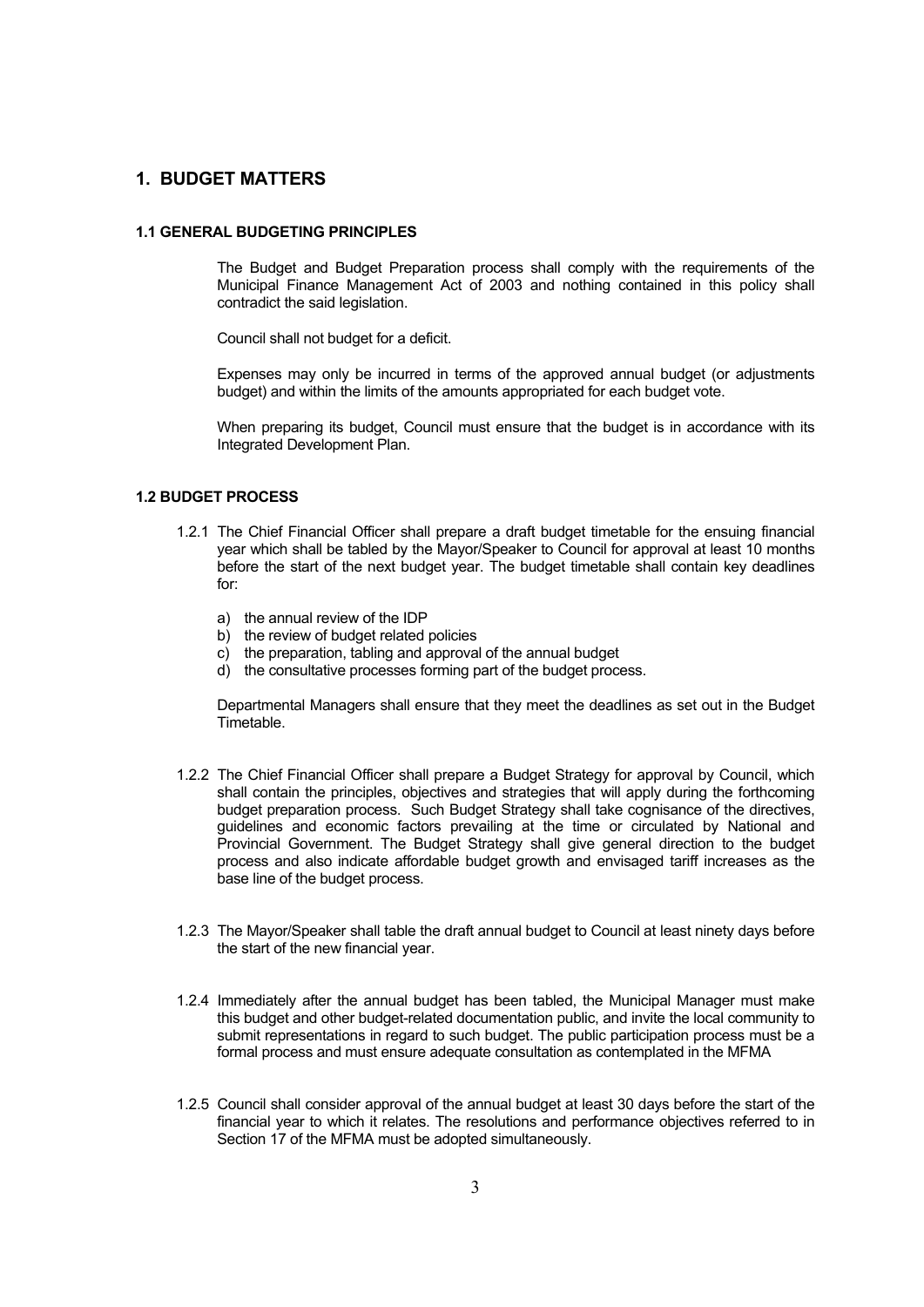1.2.6 The annual budget must be approved before the start of the budget year to which it relates.

- 1.2.7 The budget tabled to Council for approval shall include the following supporting documents:
	- a) The budget must be in the format prescribed by National Treasury and must be divided into a capital and an operating budget.
	- b) The budget must be balanced and reflect the realistically anticipated revenues by major revenue source for the budget year concerned.
	- c) The expenses reflected in the budget must be divided into different categories (for operating budget) and different capital projects or services (for capital budget).
	- d) The budget must also contain the foregoing information for the two financial years following the financial year to which the budget relates, as well as the actual revenues and expenses for the year before the current year, and the estimated revenues and expenses for the current year.
- 1.2.8 The budget must be accompanied by all the following documents:
	- a) draft resolutions approving the budget and levying property rates, other taxes and tariffs for the financial year concerned;
	- b) draft resolutions (where applicable) amending the IDP and the budget-related policies;
	- c) measurable performance objectives for each budget vote, taking into account the municipality's IDP;
	- d) the projected cash flows for the financial year by revenue sources and expenditure votes broken down per month;
	- e) any proposed amendments to the IDP;
	- f) the cost to the municipality for the budget year of the salaries, allowances and other benefits of its political office bearers and other councillors, the municipal manager, the chief financial officer, and other senior managers employed in terms of Section 57 of the Municipal Systems Act;
	- g) particulars of any proposed allocations or grants to other municipalities, municipal entities, external mechanisms assisting the municipality in service delivery, other organs of state, and organisations such as NGOs, welfare institutions and so on;
	- h) particulars of the municipality's investments; and
- 1.2.9 The Chief Financial Officer must within **10 working** days after approval of the budget submit the approved budget in both printed and electronic formats to the National Treasury, the Provincial Treasury, and to prescribed national and provincial organs of state and other municipalities affected by the budget and insert it onto Council's website.
- 1.2.10 The Mayor/Speaker must approve the Service Delivery and Budget Implementation Plan not later than 28 days after the approval of the Budget by Council. The SDBIP should include the following five components:
	- a) Monthly projections of revenue to be collected for each source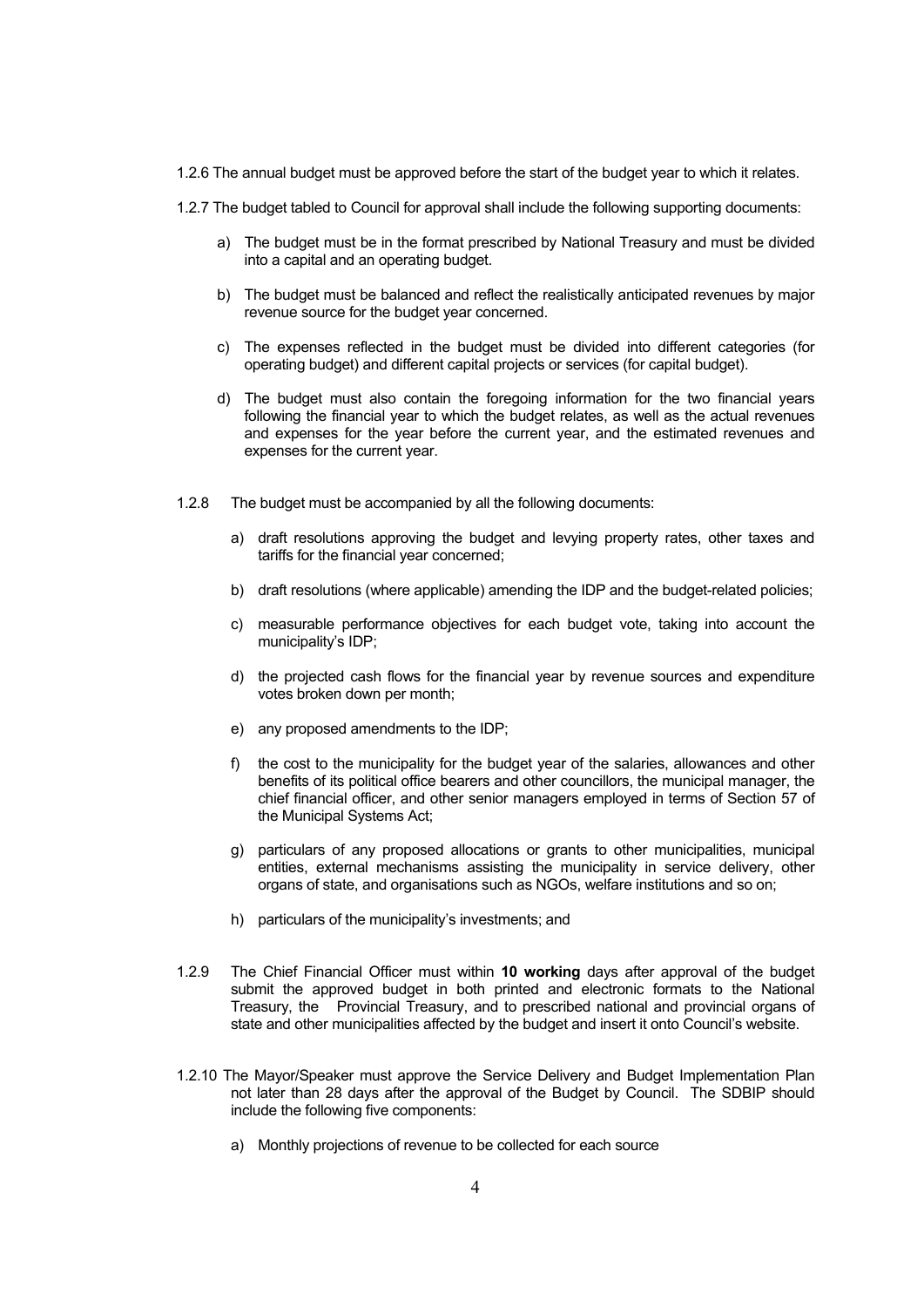- b) Monthly projections of expenditure (operating and capital) versus actual expenditure for each vote
- c) Quarterly projections of service delivery targets and performance indicators for each vote
- d) Ward information for expenditure and service delivery
- e) Detailed capital works plan broken down by ward over three years

## **1.3 OPERATING BUDGET PREPARATION**

The Chief Financial Officer, jointly with Departmental Managers, under the oversight of the Standing Finance Committee, shall develop a balanced operating budget before it is submitted to Council in March every year, according to the approved Budget Timetable and based on the IDP, legislative requirements, Budget Strategy and Assumptions approved by Council.

The Chief Financial Officer shall submit to the various Departments a 3 year budget forecast in respect of Human Resources costs in order for Departments to finalise their respective Human Resources Budgets. Departmental Managers shall not reallocate Human Resources Budgets to any other expenditure category budgets.

The principle of zero-based budgeting shall be applied in the preparation of the operating budget.

Departmental Managers shall establish budget requirements in respect of maintenance of assets, taking cognisance of backlogs and shall, in consultation with the Chief Financial Officer prepare a strategy to address such maintenance needs and backlogs.

Revenue projections shall be done by the respective Departmental Managers in consultation with the Chief Financial Officer, taking cognisance of actual performance, economic growth opportunities as well as affordable and acceptable tariff increases.

#### **1.4 CAPITAL BUDGET AND CAPITAL PROGRAMME PREPARATION**

- 1.4.1 Every Departmental Manager shall, in respect of the activities of the Department, in consultation with the Chief Financial Officer, prepare:-
	- (a) when requested by the Municipal Manager, and/or the Mayoral Committee, a revised Capital Budget reflecting revised estimates and actual expenditure for the current financial year;
	- (b) a draft Capital Budget in respect of the ensuing financial year and a draft Capital Programme for the following two financial years, based on the following principles:-
		- (i) Year Two of the current Capital Budget shall become Year 1 of the next year's Budget and Year Three of the current Capital Programme shall become Year Two
		- (ii) New projects shall enter the Capital Budget and Programme in Year 3.
		- (iii) Special circumstances as determined by the Mayor/Speaker must exist for a project to enter the Capital Budget in any other way.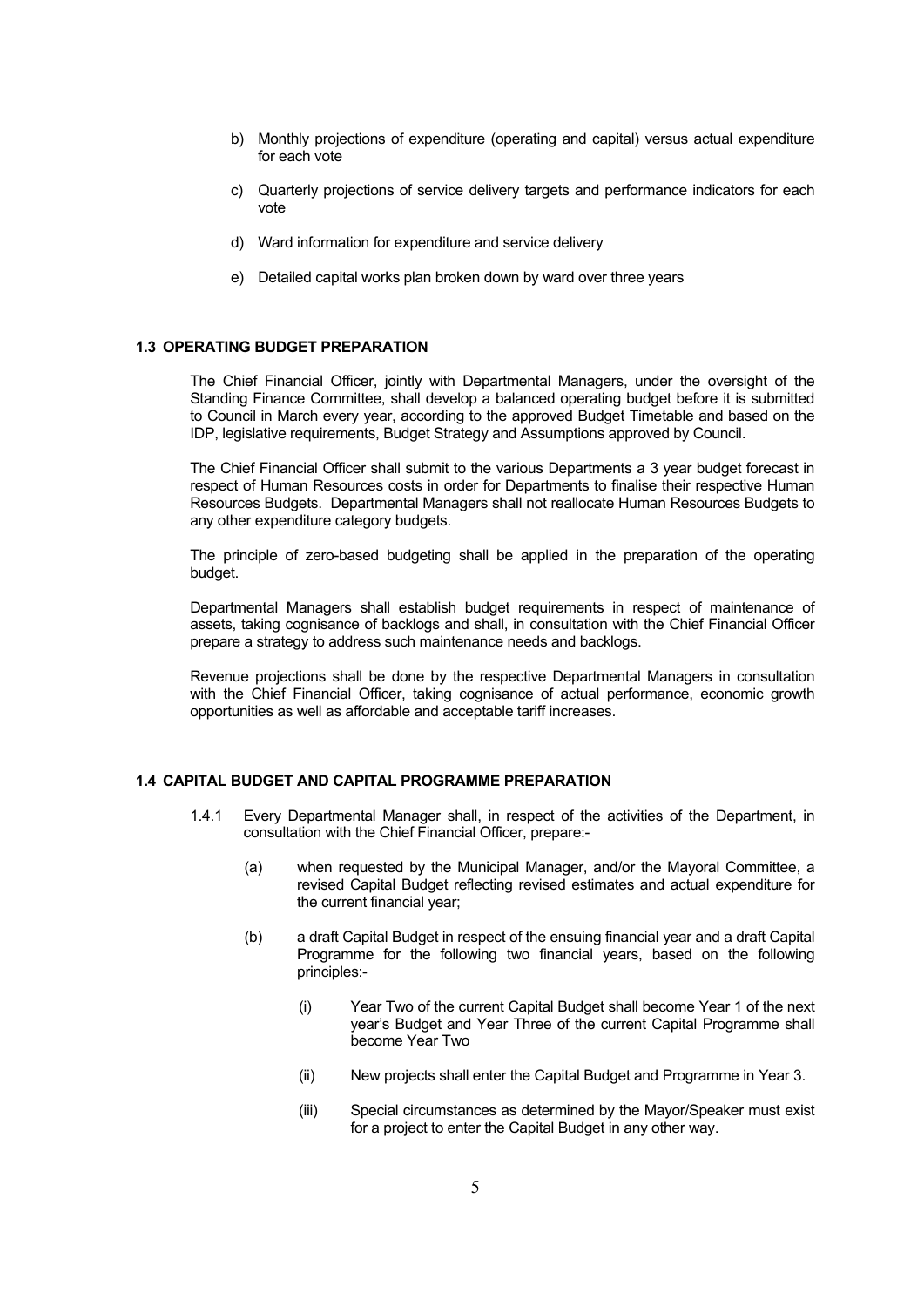- 1.4.2 No capital project will be accepted for inclusion into the draft budget unless it is accompanied by the projected cost covering all financial years until the project is operational, future operational costs and revenue and a cash flow for the project.
- 1.4.3 Carry-over of capital projects from the previous year will be considered for inclusion if they fall within the existing levels of the Capital Budget. Departmental Managers must identify carry over budget requests during the quarterly review processes.
- 1.4.4 New or additional projects included in the Revised Capital Budget which were not previously approved by Council must be fully motivated and accompanied by completed project appraisal forms.
- 1.4.5 The draft Capital Budget and Capital Programme shall:-
	- (a) indicate separately projects which are
		- (i) committed projects;
		- (ii) related to maintaining existing services/ infrastructure;
		- (iii) financed by grants and subsidies; and
		- (iv) other projects
	- (b) include the following in connection with new projects:-
		- (i) Full motivations, including details of their impact on the Operating Budget. These projects must be accompanied by a completed project appraisal form and will be subject to priority rating.
		- (ii) No project shall be considered for inclusion in the Capital Budget/Programme unless the project has been considered by the Executive Committee. In exceptional cases, however, where the Departmental Manager is of the opinion that it would be in Council's interest not to submit a project for evaluation in the first instance, such a project may be considered by the Standing Finance Committee and shall include the reasons why it is considered necessary to submit the project without evaluation.
		- (iii) A monthly cashflow projection for the first full financial year of a project. The cashflow must differentiate between external payments and internal work performed.
		- (iv) Classification in terms of the Integrated Development Plan and motivation as to how the Integrated Development Plan will be supported.
	- (c) Indicate projects that have been deleted from the previous programme and reasons for such deletion;
	- (d) Be collated by the Chief Financial Officer, who shall include the priority rating of the new projects in the Draft Capital Budget and Programme;

## **1.5 BUDGET IMPLEMENTATION**

a) The Municipal Manager is responsible for the implementation of the budget, and must take reasonable steps to ensure that: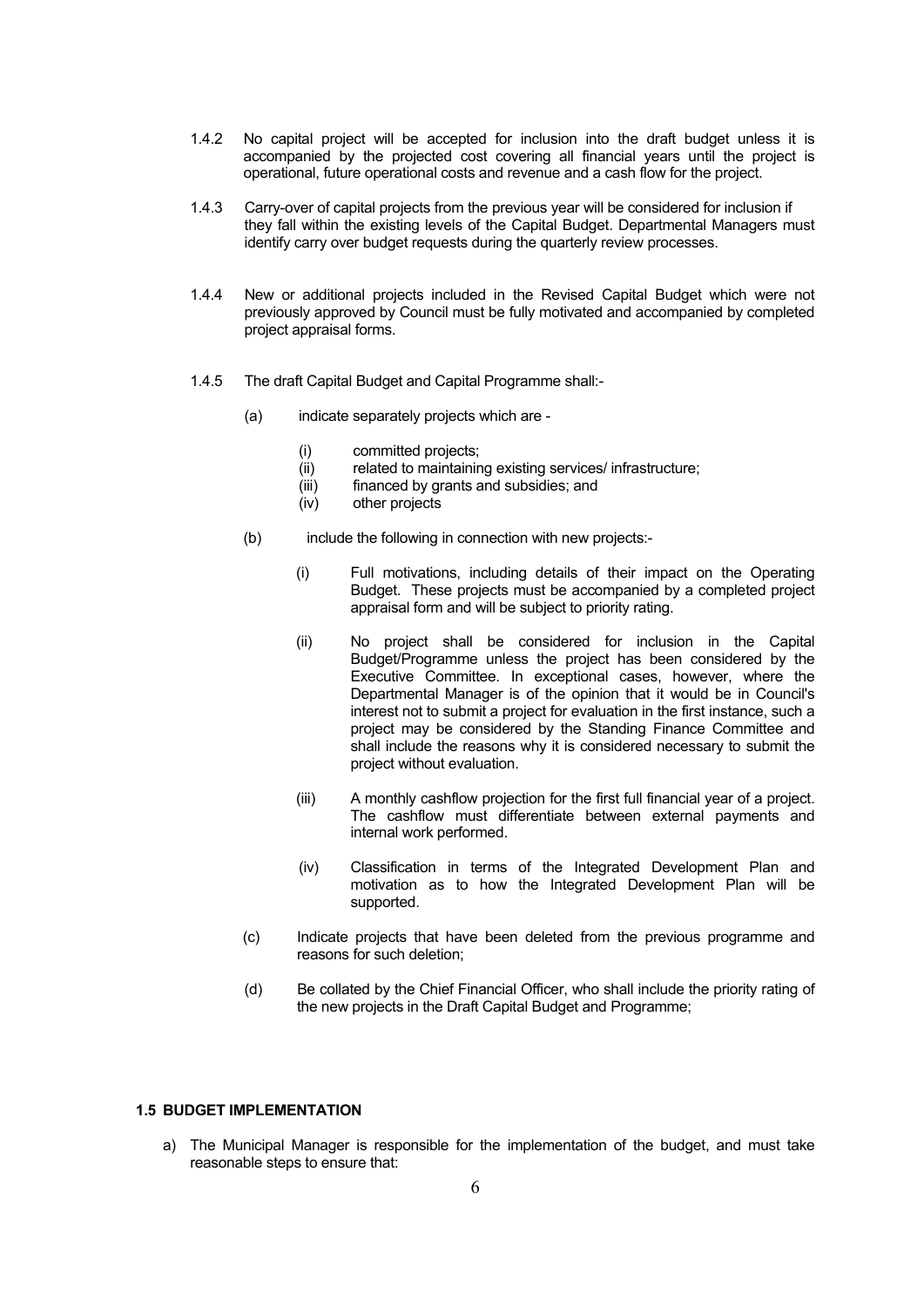- funds are spent in accordance with the budget;
- expenses are reduced if expected revenues are less than projected; and
- revenues and expenses are properly monitored.

Departmental Managers are responsible for the management and control of the Budgets of their Departments in conjunction with the Chief Financial Officer and shall present reports to the Municipal Manager in this regard whenever requested to do so.

- b) The Municipal Manager must prepare an adjustments budget when such budget is necessary and submit it to the Mayor/Speaker for consideration and tabling in Council.
- c) The Municipal Manager must report in writing to the Council any impending shortfalls in the annual revenue budget, as well as any impending overspending, together with the steps taken to prevent or rectify these problems.

#### **1.6 VIREMENTING OF FUNDS AND ADJUSTMENT BUDGETS**

Budgets are approved reflecting different Votes. In terms of the definitions of the Municipal Finance Management Act, a Vote means:

- (a) one of the main segments into which a budget of a municipality is divided for the appropriation of money for the different departments or functional areas of the municipality; and
- (b) which specifies the total amount that is appropriated for the purposes of the department or functional area concerned.

Budget amendments and virementing between Operating Budgets and Capital Budgets are not permissible, except in the case of Grant Funding.

## **1.6.1 Virements**

Changing circumstances and priorities may give rise to a need to shift (virement) funds within an approved Vote (as defined in the MFMA).

A request for the virementing of funds shall be made by the affected Departmental Manager on the appropriate form, for recording by the Budget & Treasury Office.

Approval of Virements in respect of Operating Budget and Capital Budget:

| Up to R50 000: | Recommended by the affected Departmental Manager for approval<br>by the Chief Financial Officer;                                             |
|----------------|----------------------------------------------------------------------------------------------------------------------------------------------|
| Above R50 000: | Recommended by the affected Departmental Manager, endorsed<br>by the Chief Financial Officer and final approval by the Municipal<br>Manager. |

Expenditure may only be incurred after approval as set out above.

#### *Virement Restrictions*

- a) No funds may be viremented between line items within a vote without approval of the Municipal Manager.
- b) Virements may not exceed a maximum of 5% of the total approved operating expenditure budget.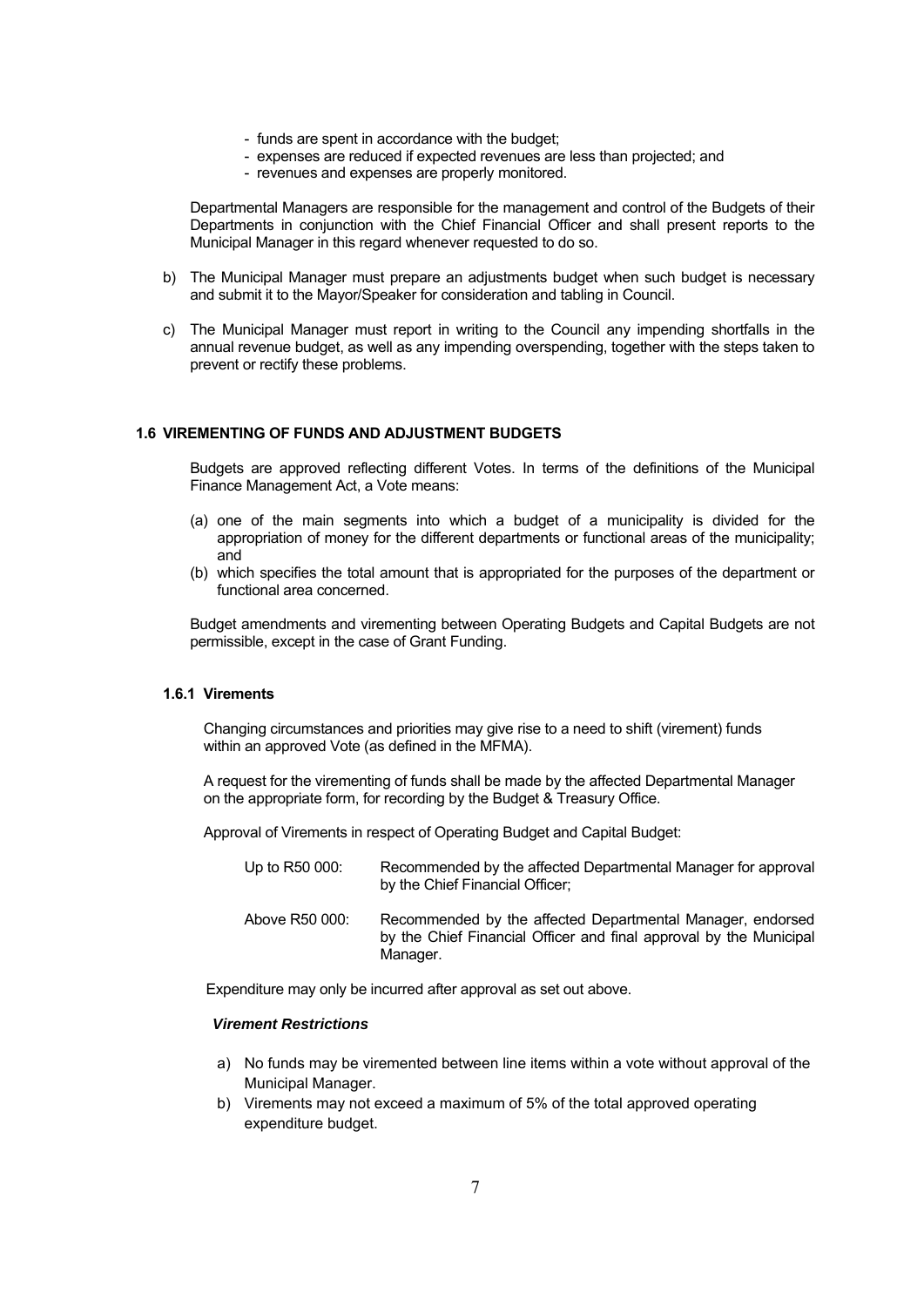- c) A virement may not create new policy, significantly vary current policy, or alter the approved outcomes / outputs as approved in the IDP for the current or subsequent years. (section 19 and 21 MFMA)
- d) Virements resulting in adjustments to the approved SDBIP need to be submitted with an adjustments budget to the Council with altered outputs
- e) No virement may commit the Municipality to increase recurrent expenditure, which commits the Council's resources in the following financial year, without the prior approval of the mayoral Committee.
- f) No virement may be made where it would result in over expenditure. (section 32 MFMA)
- g) Virements may not be made in respect of ring-fenced allocation.
- h) Budget may not be transferred from Support Service (interdepartmental) costs, Capital financing, Debt impairment, Interest charges, Depreciation, Bulk purchases, Contributions, Grant Expenditure; insurance, VAT and Income Foregone.
- i) Amounts may only be transferred from Salaries if approved by the Municipal Manager.
- j) Virements may not result in "adding" new projects to the capital budget and virements between capital and operating budget is not allowed
- k) No virements are permitted in the first three months or the final month of the financial year without the express agreement of the Municipal Manager.
- l) Virements amounts may not be rolled over to subsequent years, or create expectations on following budgets.
- m) An approved virement does not give expenditure authority and all expenditure resulting for approved virements must still be subject to the procurement/supply chain management policy of Council as periodically reviewed.
- n) Virements may not be made on revenue.
- o) Virements of conditional grant funds to purposes outside of that specified in the relevant conditional grant framework must not be permitted

#### **1.6.2 Budget Amendments**

A Budget amendment means the shifting of funds between Votes as defined in the MFMA. Only Council may approve Budget amendments after having considered a recommendation from the Mayor/Speaker.

The Mayor/Speaker may table an adjustment budget before Council as and when necessary, upon having considered a motivation from an affected department recommended by the Standing Finance Committee upon a change in needs or priorities, but must table an adjustment budget when it becomes necessary in the following instances (MFMA Chapter 4 (28)):

Material under-collection of revenue;

 To appropriate additional reserves that have become available but only to revise or accelerate spending programmes already budgeted for.

 Unforeseen and unavoidable expenditure recommended by the Mayor/Speaker within a prescribed framework.

All recommendations for budget amendments must contain the financial comment from the Chief Financial Officer prior to consideration and approval thereof.

Expenditure may only be incurred on amended budgets after approval by Council of such Budget amendment, except in case of emergency or other exceptional circumstances as defined in Section 29 of the MFMA.

#### **1.7 MONITORING AND REPORTING**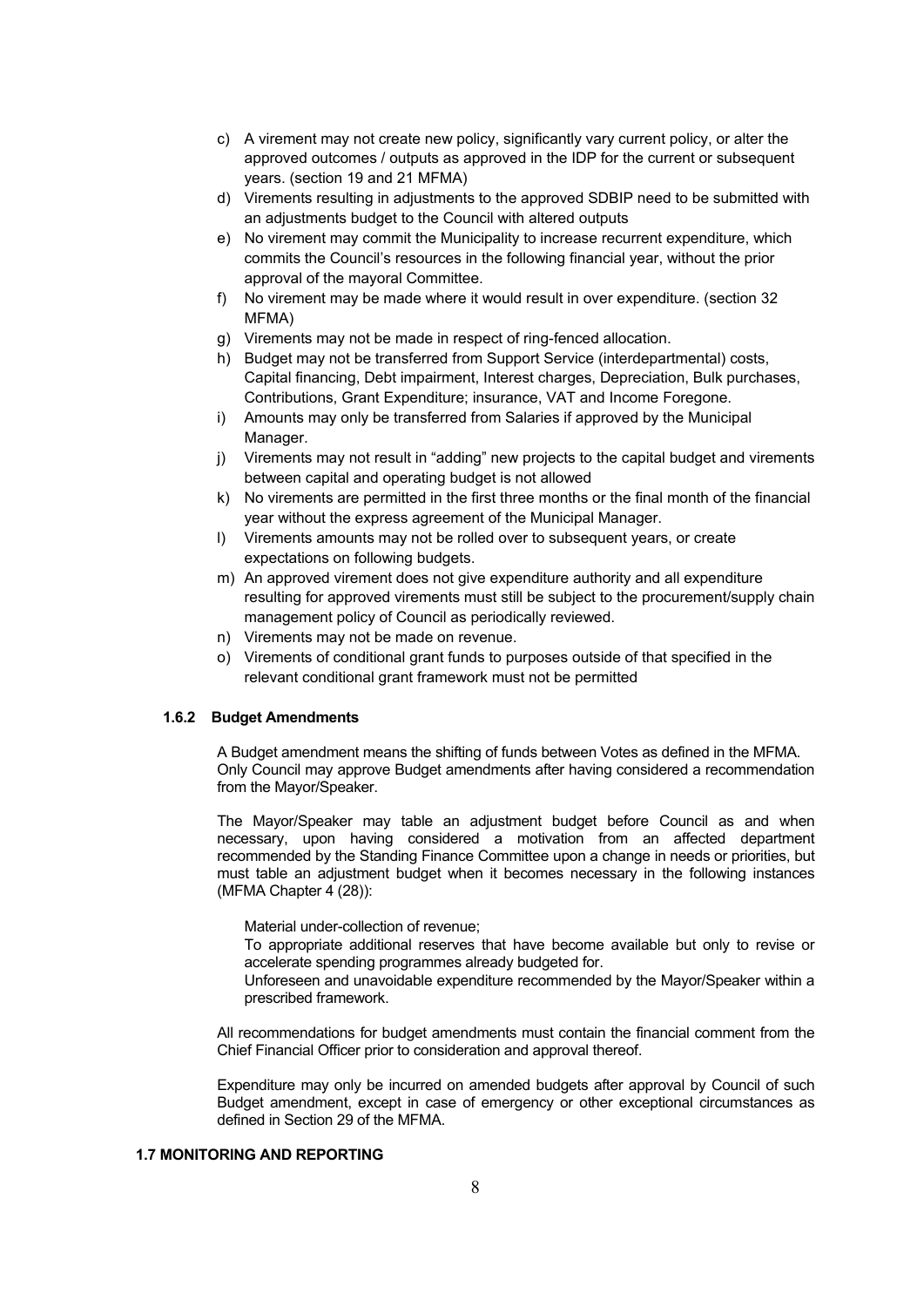- 1.7.1 A monthly report to the Standing Finance Committee prepared by the Chief Financial Officer shall serve to monitor the actual expenditure against the budget and cash flow forecasts reflected in the SDBIP for the period. Departmental Managers shall provide comment to the Chief Financial Officer for inclusion in the report or at meetings of the Committee.
- 1.7.2 Monthly budget statements:
	- a) The Municipal Manager must, not later than ten working days after the end of each calendar month, submit to the Mayor/Speaker and Provincial and National Treasuries a report in the prescribed format as per the MFMA **section 71**.

This report must reflect the following:

- i) actual revenues per source, compared with budgeted revenues;
- ii) actual expenses per vote, compared with budgeted expenses;
- iii) actual capital expenditure per vote, compared with budgeted expenses;
- iv) actual borrowings, compared with the borrowings envisaged to fund the capital budget;
- v) the amount of allocations received, compared with the budgeted amount;
- vi) actual expenses against allocations, but excluding expenses in respect of the equitable share;
- vii) explanations of any material variances between the actual revenues and expenses as indicated above and the projected revenues by source and expenses by vote as set out in the service delivery and budget implementation plan;
- viii) the remedial or corrective steps to be taken to ensure that the relevant projections remain within the approved or revised budget; and
- ix) projection of the revenues and expenses for the remainder of the financial year, together with an indication of how and where the original projections have been revised.
- b) The report to the National and Provincial Treasuries must be both in electronic format and in a signed written document.
- 1.7.3 Website reporting:

The Municipal Manager must place on the municipality's official website the following:

- a) the annual and adjustments budgets and all budget-related documents;
- b) all budget-related policies;
- c) the annual report;
- d) all performance agreements;
- e) all service delivery agreements;
- f) all long-term borrowing contracts;
- g) all quarterly reports submitted to the Council on the implementation of the budget and the financial state of affairs of the municipality.

#### **1.8 QUARTERLY REPORTS**

The Municipal Manager must submit to the Council within thirty days after the end of each quarter a report on the implementation of the budget and the financial state of affairs of the municipality.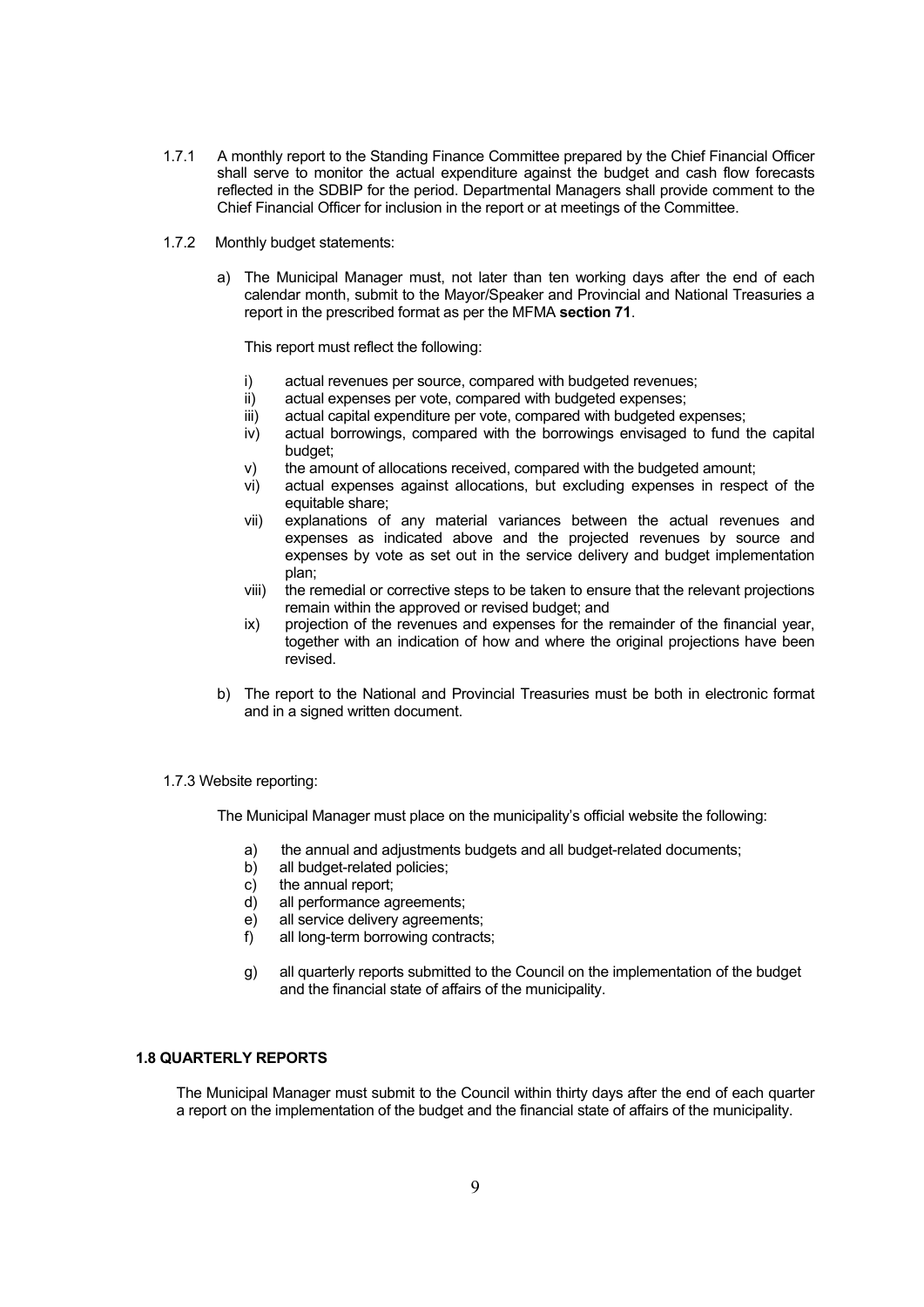#### **1.9 MID-YEAR BUDGET AND PERFORMANCE ASSESSMENT**

- a) The Municipal Manager must assess the budgetary performance of the municipality for the first half of the financial year, taking into account all the monthly budget reports for the first six months, the service delivery performance of the municipality as against the service delivery targets and performance indicators which were set in the service delivery and budget implementation plan.
- b) The Municipal Manager must then submit a report on such assessment to the Mayor/Speaker by 25 January each year and to Provincial Treasury and National Treasury.
- c) The Municipal Manager may in such report make recommendations for adjusting the annual budget and for revising the projections of revenues and expenses set out in the service delivery and budget implementation plan.
- d) In terms of Section 54(1) (f) of the MFMA the Mayor/Speaker must promptly submit this assessment report to Council by 31 January of each year.

## **1.10 OTHER LEGISLATIVE REPORTS**

The Chief Financial Officer must ensure that the financial information which is required for the following annual, six-monthly, quarterly and monthly reports is provided within the required deadlines:

## **a. Annual Reports**

 Asset Management Budget Evaluation Checklist Financial Position Financial Position Audited Capital Acquisition Capital Acquisition Audited Cash Flow Budget Grants and Subsidies Given Grants and Subsidies Received Financial Performance Audited Financial Performance Budget IDP to Budget Mid-year budget and performance assessment Annual Budget

#### **b. Six-Monthly Reports**

Mid-year Budget and Performance Assessment (Section 72 MFMA)

#### **c. Quarterly Reports**

 Borrow Monitoring Corporate Entity Long Term Contracts MFMA 12 Urgent Priorities Public-Private Partnerships Equitable Share Withdrawals from Municipal Bank Accounts Environment and Health – Allocations and Expenditure Budget Review (Section 52 MFMA)

#### **d. Monthly Reports**

Aged Creditors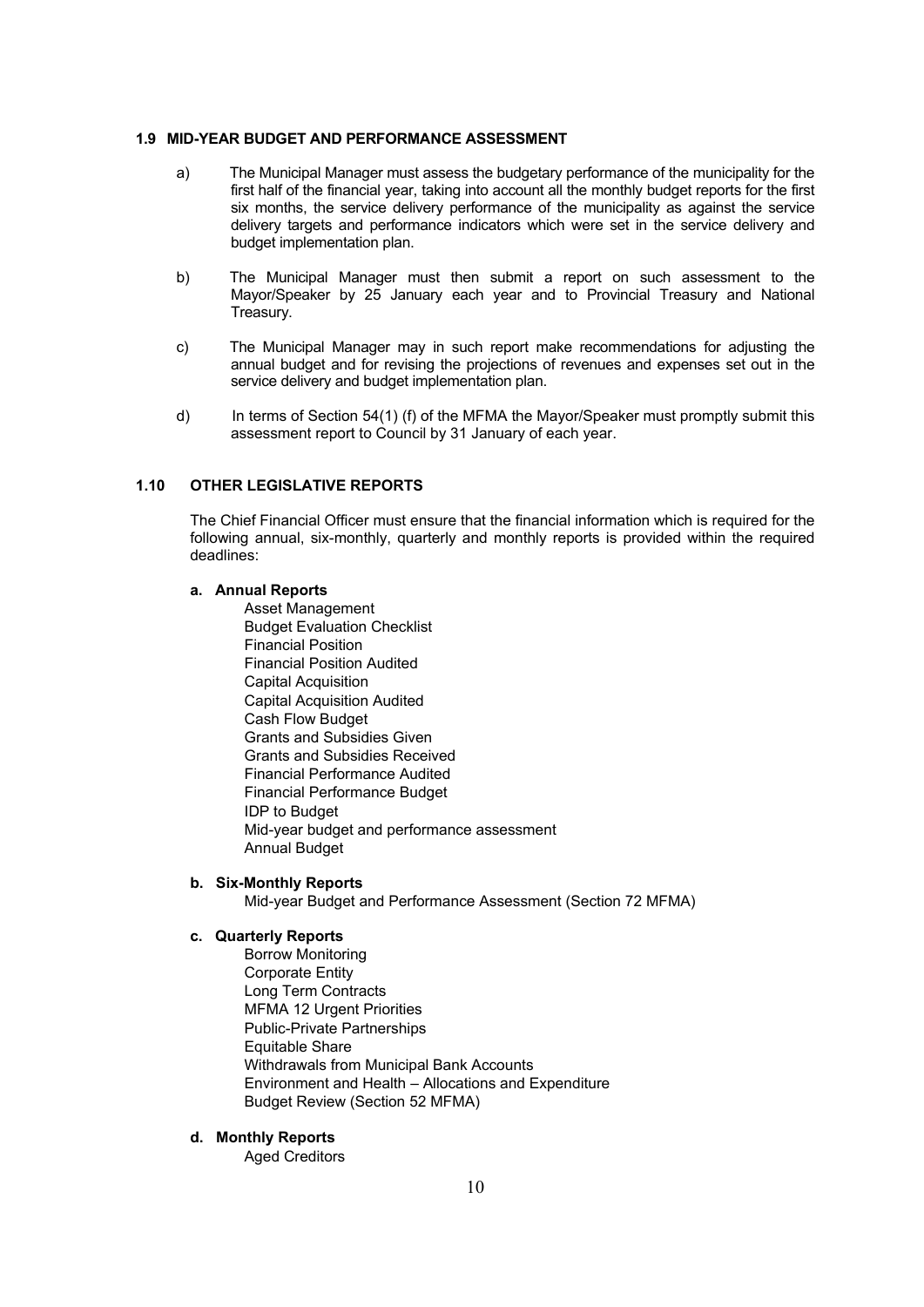Aged Debtors Capital Acquisitions Actual Cash Flow Actuals Finance Management Grant Financial Performance Actuals Restructuring Grant Municipal Infrastructure Grant MSIG – Project Consolidate Budget Statement (Section 71 MFMA) Supply Chain Management Awards

# **2. MEDIUM TERM INCOME AND EXPENDITURE FRAMEWORK (MTIEF)**

The Chief Financial Officer shall prepare a MTIEF model covering a five year timeframe. This shall enable the Council to assess the level of resources that are likely to be available, the service and corporate demands on those resources and the strategies available to manage the financial scenario facing the Council.

# **3. INCOME**

## **3.1 LEVYING OF TARIFFS, FEES AND CHARGES**

- 3.1.1 Departmental Managers, in consultation with the Chief Financial Officer, are responsible for the development of a Tariff Policy in respect of the relevant municipal services for which they are responsible.
- 3.1.2 Tariffs, Fees and Charges for all municipal services shall be determined in accordance with the approved Tariff Policy for the relevant service. These fees and charges shall be reviewed annually by the respective Departmental Managers during the budget process, in consultation with the Chief Financial Officer. All fees and charges for the ensuing financial year shall be finalised and submitted to their respective Standing Committees by the end of January and approved by the end of March of each year, and be approved by Council together with the Budget by 31 May of each year. Upon approval of the Budget, all approved Tariffs, Fees and Charges shall be recorded in Council's Tariff Book.
- 3.1.3 The result of this revision of Tariffs, Fees and Charges shall be reported to the Standing Finance Committee, even if no changes are proposed, after consideration by the relevant Standing Committee. Tariffs shall be cost reflective and any deviation from this principle shall be motivated by the relevant Department to the relevant Standing Committee and the Standing Finance Committee.
- 3.1.4 The Standing Finance Committee shall only consider a report on Tariffs, Fees and Charges from the relevant Departmental Manager if such report includes the comments of the Chief Financial Officer.

## **3.2 COLLECTION AND CONTROL OF INCOME**

3.2.1 The Chief Financial Officer is responsible for the management and control of all income received and due to Council. For this purpose, the Chief Financial Officer shall ensure the implementation of an effective revenue collection system in terms of the Revenue Management and Customer Care By-Law and associated Policies.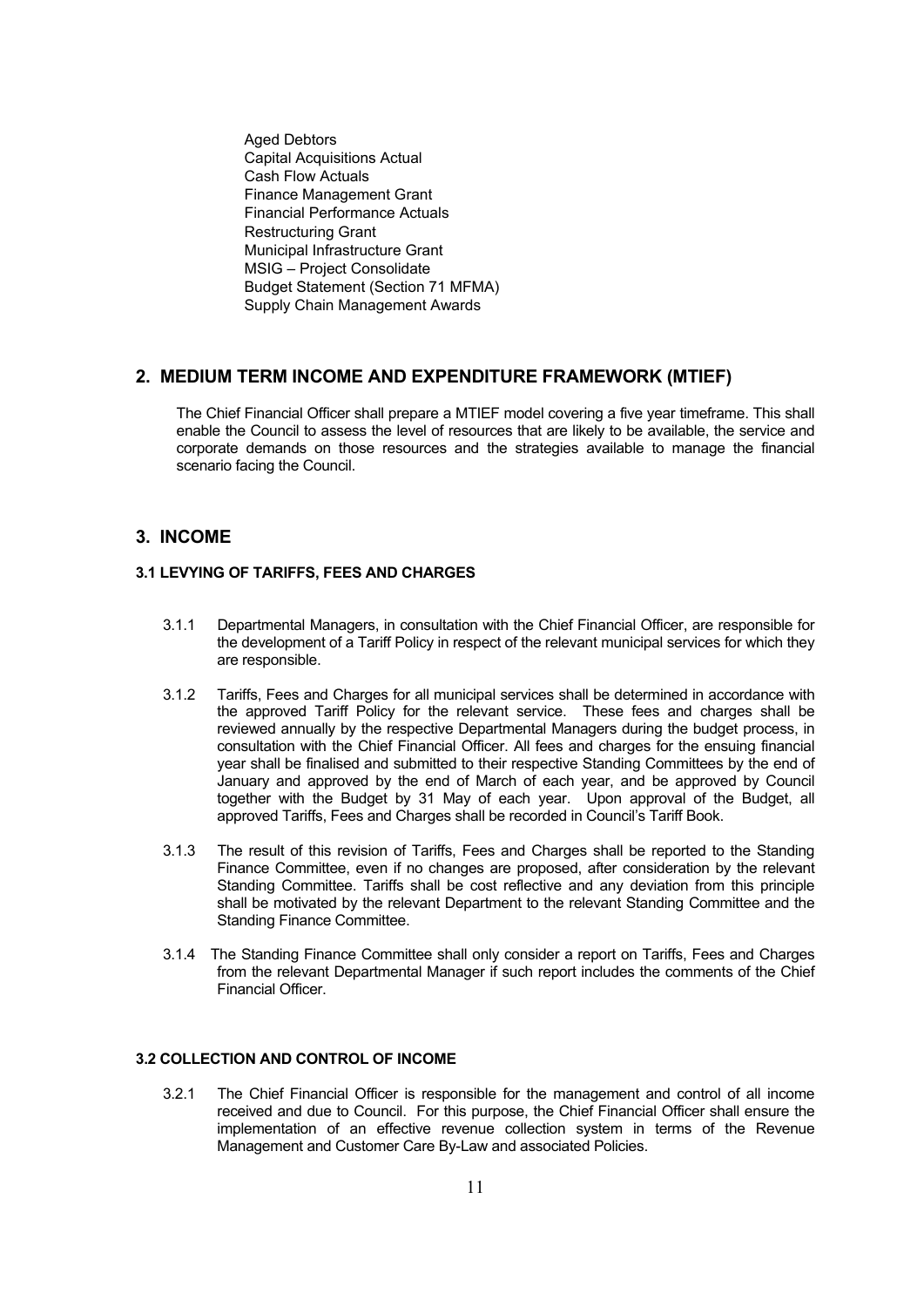- 3.2.2 The Chief Financial Officer is responsible for the collection of all monies due to Council. Business Units authorised by the Chief Financial Officer, may collect money for a specific purpose in accordance with the processes and procedures determined by the Chief Financial Officer.
- 3.2.3 Any monies collected by any Business Unit of the Municipality in terms of an arrangement with the Chief Financial Officer shall be paid into the Council's bank account or at the Cashiers of the Budget and Treasury Office in conformity with the requirements of the applicable legislation. No monies shall be accepted unless an official receipt can be issued immediately. No municipal official may accept any money for any purpose unless authorised by the Chief Financial Officer.
- 3.2.4 Receipts issued for all monies collected by Business Units for the credit of the municipality's account shall be in a form approved by the Chief Financial Officer and in conformity with the requirements of the Audit Regulations.
- 3.2.5 All monies due to the municipality must be deposited into Council's bank account opened in accordance with the requirements of the MFMA.
- 3.2.6 All amounts raised for municipal services and legally owed to the municipality shall be recorded in the Council's debtors system as implemented by the Chief Financial Officer.
- 3.2.7 No amount due to the municipality shall be written off as irrecoverable unless the requirements of Council's Revenue Management, Customer Care By-law and the Policy and Procedure document on the write off of irrecoverable debt have been complied with. A report for consideration of the write-off of irrecoverable debts shall be prepared by the Chief Financial Officer when required and submitted to the Standing Finance Committee in the first instance, before submission to the Mayor/Speaker and Council for final approval.

# **4. SUPPLY CHAIN MANAGEMENT (SCM)**

- 4.1 All procurement of goods and services for Council business shall be in accordance with the Supply Chain Management Policy of Council, adopted in terms of the Municipal Finance Management Act.
- 4.2 The Municipal Manager shall appoint the relevant Specification, Evaluation and Adjudication Committees in terms of the Supply Chain Management Policy and shall delegate to the Departmental Managers and appointed members of the above mentioned committees, the required powers to execute the Supply Chain Management functions.
- 4.3 Official contracts shall be entered into when appointing contractors or any external service provider. Departmental Managers shall ensure that service providers are given clear written instructions regarding the deliverables and performance expected. The desired performance shall be measurable, quantifiable and capable of being certified during or on completion of the task or rendering the service. Contracts shall be signed by the Municipal Manager who may delegate such function to the relevant Departmental Manager, and the Contractor.
- 4.4 Official Orders shall be issued to successful suppliers/service providers, once requisitions have been approved and quotations received, and it is the responsibility of the relevant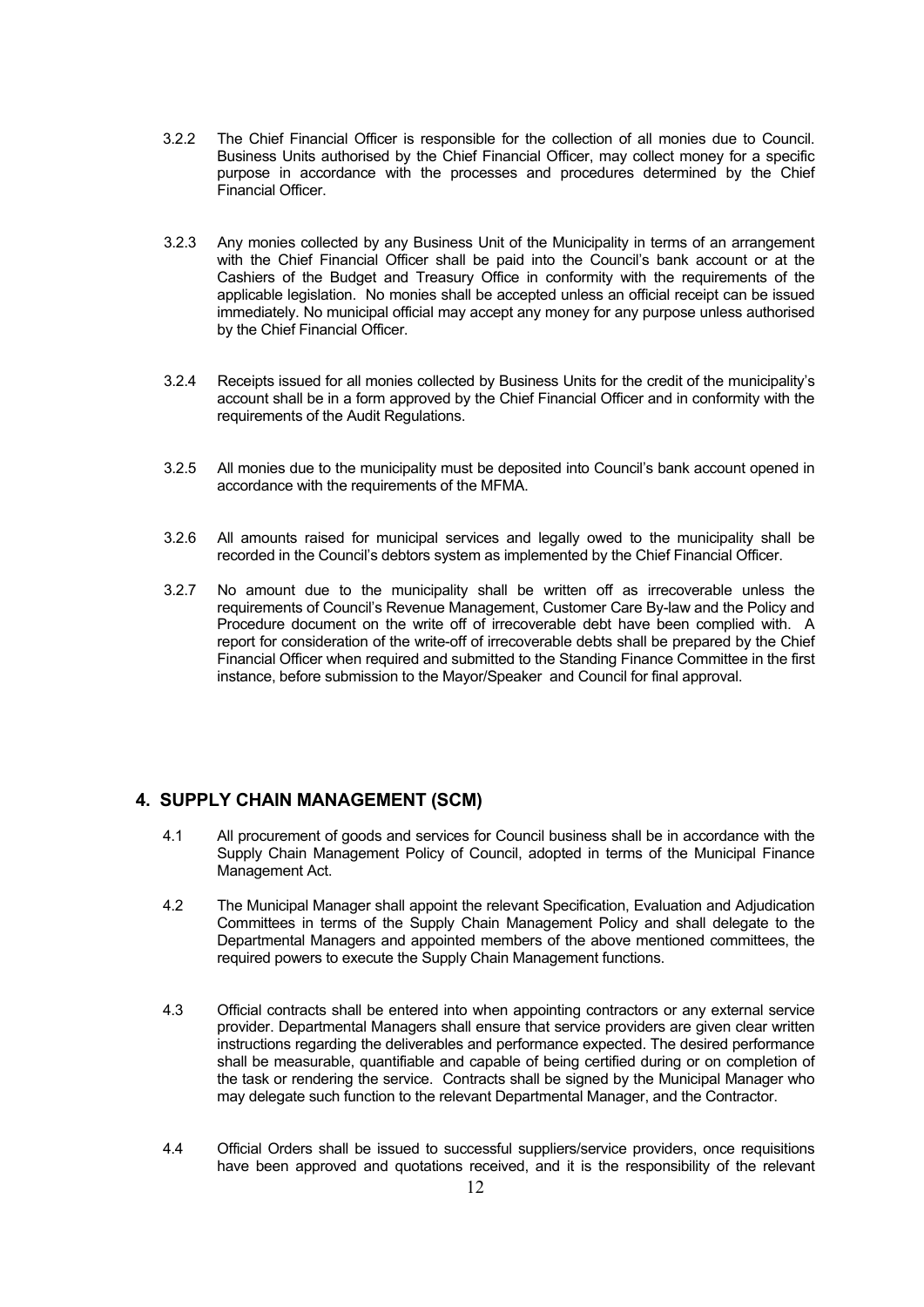department to ensure that the appropriate documentation is submitted to the Budget and Treasury Office to ensure payment to the supplier/service provider upon delivery/ completion.

4.5 The relevant Departmental Manager shall certify that goods delivered or services rendered are in accordance with the expected quality, quantity or agreed performance. Variations shall be reported and, where necessary, the required authority for such variation shall be obtained by the Departmental Manager. Under no circumstances shall goods or services be certified for payment if they have not been received or rendered.

# **5. GOODS AND MATERIALS**

- 5.1. All goods and materials belonging to the Council and held for future consumption shall be retained in the Store controlled by the Asset Management Division of the Budget & Treasury Office. With the approval of the Chief Financial Officer, certain goods and materials may be held by Departmental Managers in a sub-store, provided that all items not required immediately shall be recorded and accounted for by such departments to the satisfaction of the Chief Financial Officer.
- 5.2 A stores record reflecting full particulars of purchases and issues of goods and materials and the balances of stock on hand in the Store controlled by the Asset Management Division shall be maintained by the Chief Financial Officer. Similar stores records shall be maintained by Departmental Managers in respect of sub-stores under their control.
- 5.3 An annual stock-take must be undertaken at 30 June each year and regular stock-takes shall be conducted on all stores and sub-stores (a minimum of two per financial year) and the results forwarded to the Chief Financial Officer.
- 5.4 Stocks shall not, except where the Chief Financial Officer is satisfied that special circumstances exist, be carried by or for any Department in excess of normal requirements. Whenever it appears to the Chief Financial Officer that a proposed purchase would result in infringement of this clause, the Departmental Manager shall be advised accordingly and the Chief Financial Officer, if it is considered necessary, shall report the matter to the Municipal Manager for appropriate action.
- 5.5 Requisitions for goods and materials shall be authorised by the relevant Departmental Managers or their delegates, provided written notification of such delegation and the extent of their authority is submitted to the Chief Financial Officer within the following categories:-
	- (a) not exceeding R2 000 per requisition;
	- (b) not exceeding R10 000 per requisition;
	- (c) not exceeding R30 000 per requisition;
	- (d) not exceeding R200 000 per requisition;

 Specimen signatures of all persons authorised to sign requisitions shall be supplied to the Chief Financial Officer and updated coinciding with any alterations or changes. When such persons leave the services of the municipality, the Chief Financial Officer shall be advised immediately.

5.6 The Chief Financial Officer shall only accept requisitions and orders if sufficient budgetary provision exists to cover a requisition or order presented to the Asset Management Division. The Chief Financial Officer shall immediately inform the Departmental Manager concerned if the budgetary provision is insufficient and the Departmental Manager shall be required to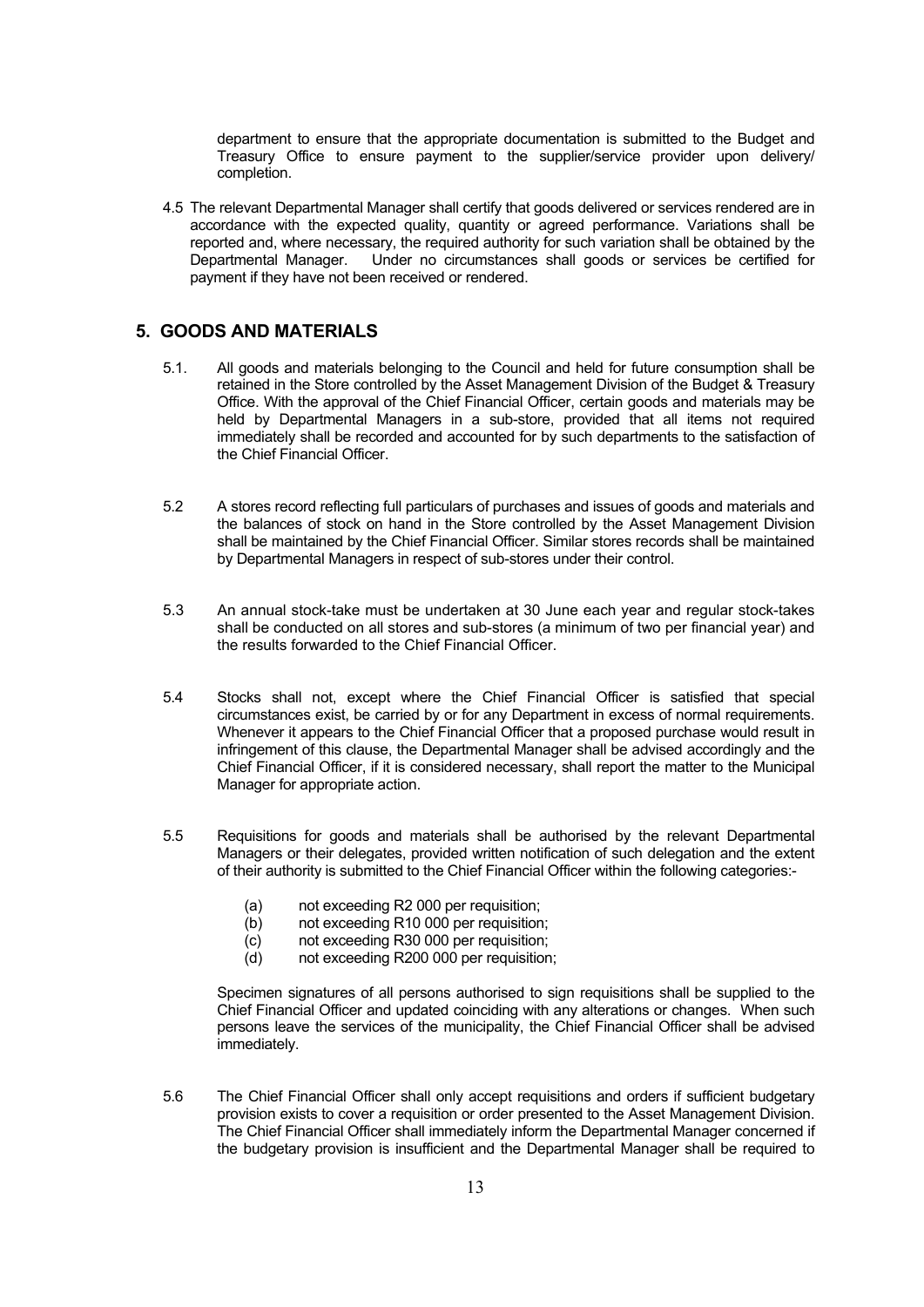either apply for a virement by finding savings on their budgets or apply for a Budget amendment as reflected under Paragraph 1.6 of this Policy.

In cases of emergency or other exceptional circumstances, the Mayor may authorise unforeseen and unavoidable expenditure where insufficient budget provision may exist. Under such circumstances, the provisions of Section 29 of the MFMA must be adhered to.

- 5.7 Requisitions for uniforms or protective clothing shall only be executed if they are in accordance with the Council's approved schedule of issue.
- 5.8 Subject to the requirements of the Audit Regulations, the Chief Financial Officer shall be responsible for the ordering, custody and issue of receipt forms, tickets, tokens, vouchers of value, and such other stationery as may be necessary.
- 5.9 Unless otherwise agreed with the Chief Financial Officer, all surplus goods and materials after completion of works or the fulfilment of the purpose for which they were issued or goods recovered in the course of carrying out works or on hand for any reason whatsoever, shall be returned to and recorded by the Asset Management Division without delay. An advice note describing such goods and materials shall be furnished to the Asset Management Division by the Department concerned. The Chief Financial Officer shall, in consultation with the Departmental Manager concerned, decide on the value, if any, to be credited to the appropriate vote(s).
- 5.10 In the event of the Chief Financial Officer authorising a Department to return goods or materials direct to the supplier, the Departmental Manager shall ensure that the necessary goods returned note is forwarded to the Asset Management Division. Under no circumstances may goods be returned to a supplier without the supplier immediately issuing the goods returned note.
- 5.11 No surplus goods and materials, no matter what the value, may be taken by or sold to any person (including employees and Councillors) other than in accordance with the Supply Chain Management Policy.

# **6. OPERATING EXPENDITURE**

- 6.1 No expenditure shall be incurred unless provision therefore has been made in the Operating Budget and any expenditure incurred shall be in accordance with the stipulations of the Supply Chain Management Policy.
- 6.2 Work, approved by the Council either specially or generally, may be undertaken on behalf of a third party where the full costs are recovered in advance of the commencement of the work from the persons or Department concerned, provided that Council shall specifically approve work in advance of payment of the full cost.
- 6.3 In the case of an emergency, any unforeseen and unavoidable expenditure not provided for in the Budget shall be authorised by the Departmental Managers and the Municipal Manager and Mayor/Speaker. In respect of expenditure thus incurred, the Departmental Manager in consultation with the Chief Financial Officer shall:-
	- (a) in the case of operating expenditure, report as soon as possible to the Standing Committee concerned and nominate equivalent reductions; or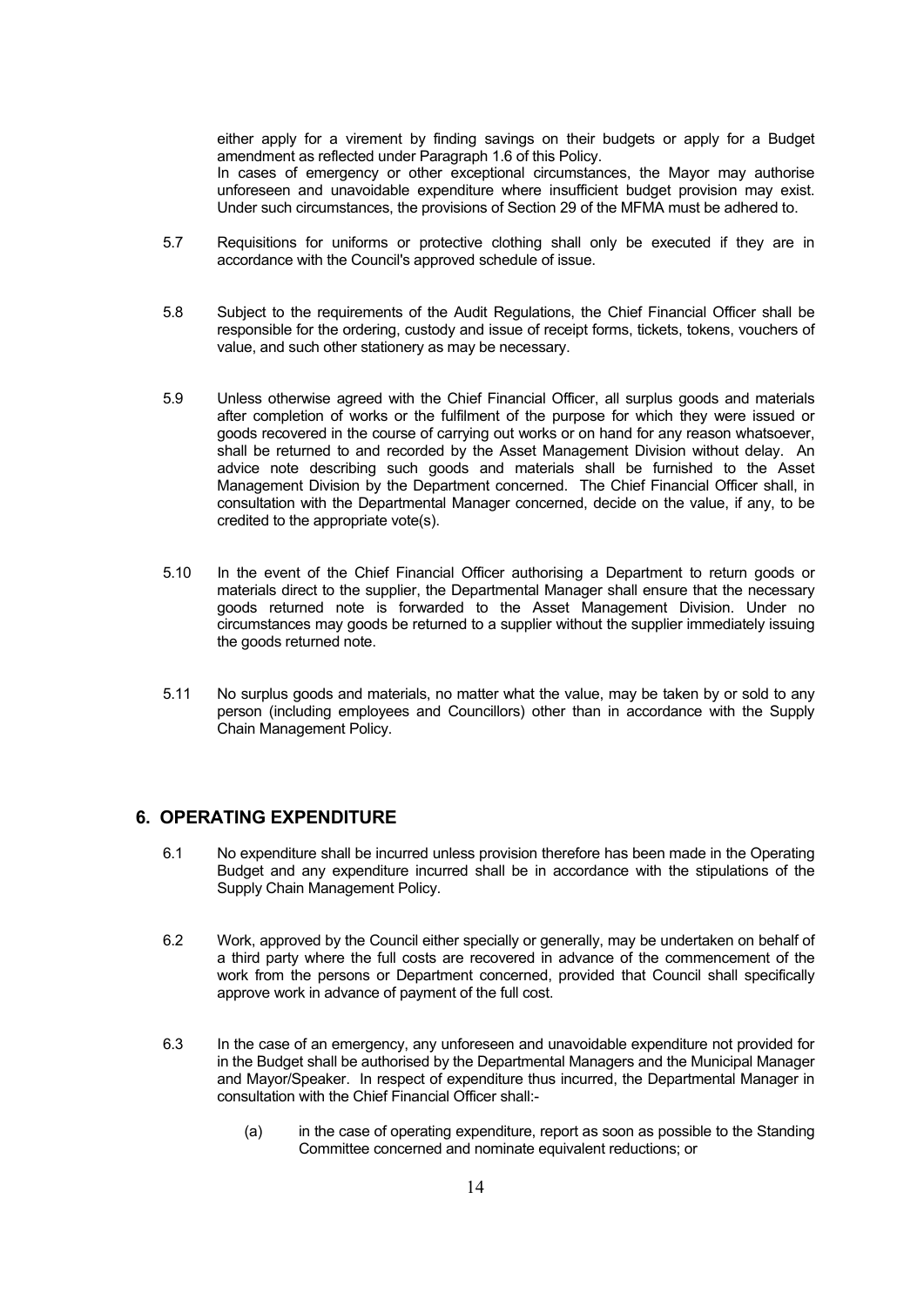(b) in the case of capital expenditure, report as soon as possible to the Standing Committee concerned, and recommend a reallocation of expenditure, having regard to priority ratings, full costs including operating expenditure, funding sources and the limit of the total approved Capital Budget.

Any such expenditure must be appropriated in an adjustments budget.

- 6.4 No person shall commit the municipality to any authorised expenditure without completion of an official requisition or order, which must be submitted to the Chief Financial Officer immediately upon completion. The Chief Financial Officer shall determine the information to be supplied on such requisition or order.
- 6.5 Should a person become aware of or be advised of any unforeseen increase in the price or fees for any service or supply rendered or to be rendered to the municipality, such person shall report the anticipated increase to the relevant Departmental Manager who shall report the increase to the Standing Finance Committee.

# **7. CAPITAL EXPENDITURE**

- 7.1 No capital expenditure shall be incurred or committed to any project unless:-
	- (a) Provision therefore has been made in the approved Capital Budget;
	- (b) Any necessary legislative requirements have been met or Provincial or State approvals to incur the expenditure or raise external loans or internal advances have been obtained.
	- (c) Clearance has been obtained from the Chief Financial Officer for accounting purposes prior to incurring any expenditure.
	- (d) The relevant project has been approved by Council for the commencement of incurring expenditure.
- 7.2 When funds for a capital programme are appropriated for more than one financial year, expenditure for that programme during a financial year may exceed the amount of that year's appropriation for that programme provided that –
	- a) the increase does not exceed 20 per cent of that year's appropriation for that programme;
	- b) the increase is funded within the following year's appropriation for that programme;
	- c) the Municipal Manager certifies that actual revenue for the financial year is expected to exceed budgeted revenue and that sufficient funds are available for the increase without incurring further borrowing;
	- d) prior written approval from the Mayor/Speaker is obtained for the increase, and
	- e) the documents referred to in paragraphs (c) and (d) are submitted to Provincial Treasury and the Auditor General.

# **8. CREDITORS AND PAYMENTS**

8.1 The Chief Financial Officer shall be responsible for the payment of all duly certified accounts due by the Council within 30 days of receiving the relevant invoice or statement,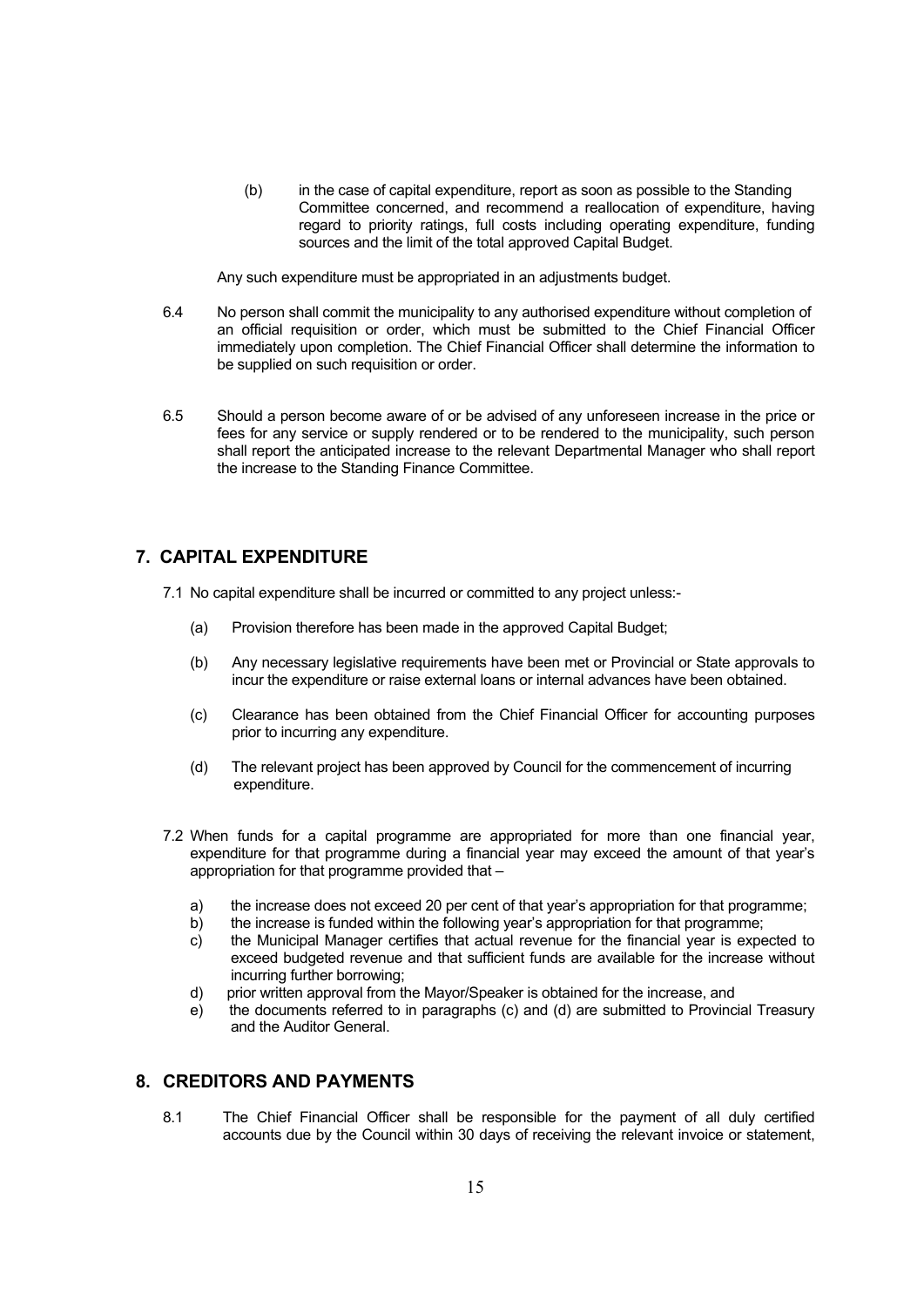unless prescribed otherwise for certain categories of suppliers. Maximisation of settlement discounts shall guide the actual date of payment.

- 8.2 The Chief Financial Officer is responsible for ensuring that there is an overall effective creditor payment system in operation and Departmental Managers are responsible for making sure that such an effective system operates within their respective departments.
- 8.3 Prior to a payment request for goods or services being issued, appropriate checks must be made by the relevant departmental official, to ensure that:

The supplier is registered on the creditor's database;

- The work, goods or services have been received, carried out and checked according to the original order and to the required quantity and quality;
- The prices, calculations, discounts, other allowances, credits and VAT are correct;
- Where necessary the goods or services have been recorded in inventories, Stores records or stock books;
- The invoice has not already been paid, and it is the Council's responsibility to pay it;
- Sufficient budgetary provision exists in the affected Department's Budget;
- Correct authority for payment exists and is indicated on the voucher;
- In the case of an SMME or BEE business, there is an indication to that effect on the voucher;
- The supplier number and vote number are clearly indicated.
- Municipal VAT details appear on supplier invoices.
- 8.4 Invoices should be original documents that comply with VAT regulations. Photocopied invoices shall not be accepted. Where a copy of an invoice is accepted, such invoice must be certified as not having been previously paid.
- 8.5 In the event of an original invoice and payment voucher being lost, a duplicate may be submitted for payment. Such duplicate invoice must be clearly marked 'duplicate', clearly endorsed by the supplier and attached to a voucher indicating the reasons for submitting the duplicate.
- 8.6 The Chief Financial Officer shall maintain a register (known as the "Authorised Signatory List") of those municipal officials who are delegated to authorise payments documentation and other face value documents for payment. The Authorised Signatory List will be subject to periodical review. Departmental Managers must provide details of names, signatures and authorised limits of officials delegated to sign or authorise payment request vouchers and claims, to enable the Chief Financial Officer to maintain the List. Any amendments must be notified to the Chief Financial Officer in writing.
- 8.7 An authorised payment request voucher submitted for processing a payment, shall contain the following:
	- a) Properly completed details, and
	- b) a "Goods Received Advice" which is attached to the payment request voucher.
- 8.8 Sundry Payment Vouchers submitted for processing a payment shall contain the following:
	- a) Properly completed details, and
	- b) A Tax Invoice or Invoice which is attached to the sundry payment voucher.
	- c) Copy of relevant approval, i.e. Council, Mayor, Municipal Manager, etc.
- 8.9 Trade Creditors Payment Vouchers submitted for processing a payment shall contain the following:
	- a) Properly completed details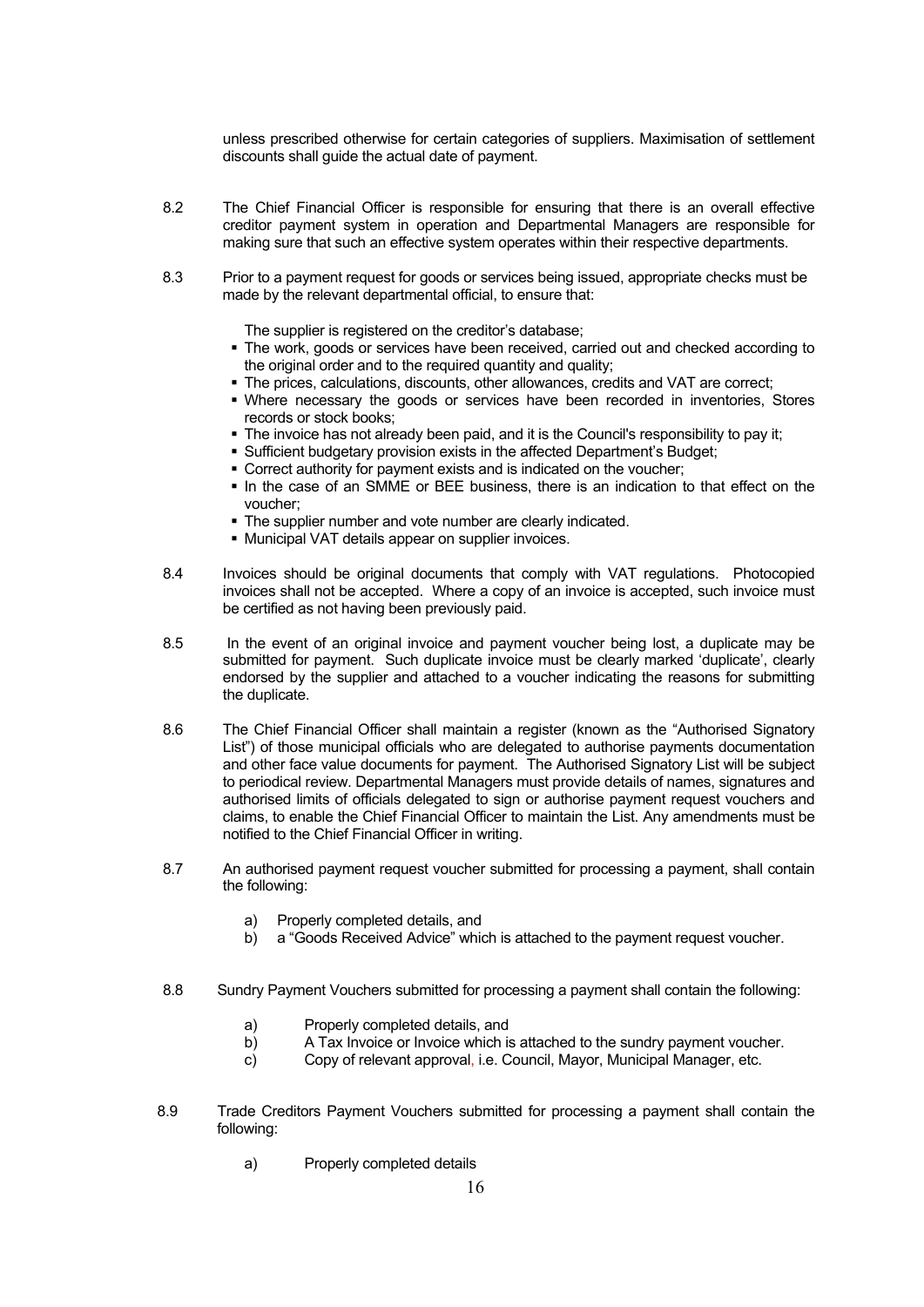- b) Goods Received Advice (Delivery note)
- c) Tax invoice / Invoice and supplier statement
- 8.10 Sundry Payment vouchers must be authorised for payment by completion of the appropriate sections and certified by a Delegated Official on the Authorised Signatory List. Authorisation of a payment voucher for payment( including an order) shall mean that the delegated official is satisfied that the conditions set out in this policy have been met, that the expenditure is legal and within the budget and that all relevant Policies, Financial Regulations, etc have been complied with. The officials approving the vouchers for payments (including orders) will be accountable in terms of the MFMA for the payments made by the Chief Financial Officer.
- 8.11 An Official who has been responsible for creating a contractual commitment (i.e. placing an order) shall not also authorise the payment voucher for that same commitment. Wherever possible, the functions of receiving and checking of goods/services should be separated from the task of checking and authorisation of payment vouchers and the function of ordering and requisitioning goods. The appropriate signatures and names must be entered on the requisition/payment voucher. These officials will be accountable in terms of the MFMA for all payments made by the Chief Financial Officer.
- 8.12 The Requisition / Payment will require details of the cost centre to which the expenditure is to be charged. The official certifying a payment request voucher for payment must ensure that the voucher has the correct vote number and that the expenditure is being charged to a budget under his/her control.
- 8.13 All Departmental Managers must make suitable arrangements within their Departments for the authorisation of payment request vouchers when they are absent for whatever reason. The Chief Financial Officer must be notified of such arrangements in order to record such arrangements on the Authorised Signatory List.
- 8.14 The Chief Financial Officer is responsible for authorising designated cheque signatories within the Budget & Treasury Office, which shall be communicated to the bankers of the municipality.
- 8.15 Reconciliations between the supplier statement and the creditor's ledger must be prepared for each creditor on a monthly basis. This reconciliation should be reviewed for completeness and accuracy by a senior independent person and signed as evidence of review.
- 8.16 The creditor's control account should be reconciled to the creditor's age analysis on a monthly basis. Reconciling items should be cleared timeously.

# **9. SALARIES, WAGES AND ALLOWANCES**

- 9.1 The Chief Financial Officer shall be responsible for the calculation and payment of salaries, wages and allowances in accordance with Council's approved Salary Scales.
- 9.2 Payment shall be made in accordance with pay sheets approved by the Chief Financial Officer to a nominated bank account of the employee or Councillor.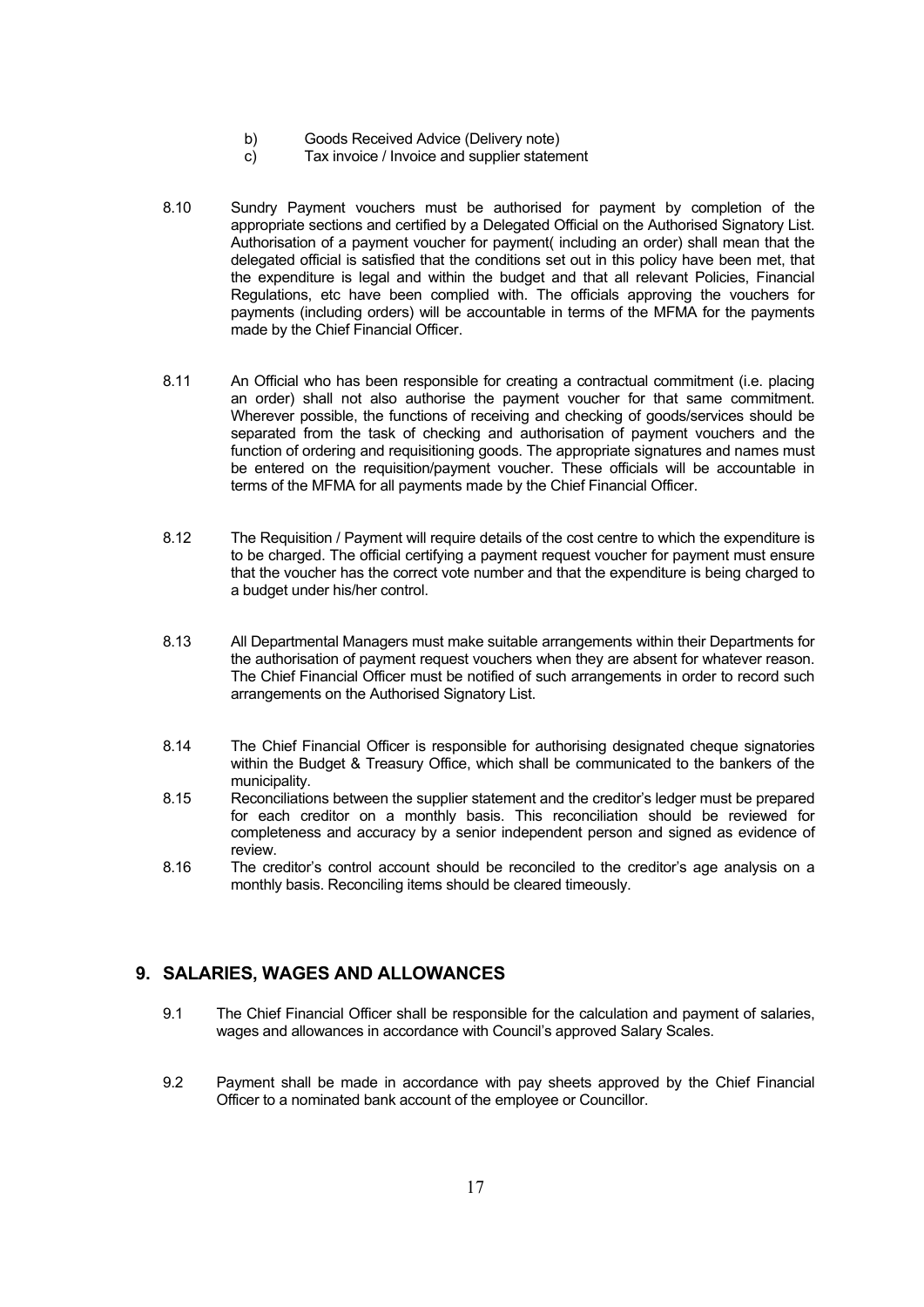- 9.3 The Chief Financial Officer shall be informed by the Departmental Manager: Human Resources, relevant Departmental Managers or the Municipal Manager of all appointments, promotions, dismissals, resignations, transfers, absences for any reasons, and all matters affecting the emoluments of employees of the Council. The submission of such information to the Chief Financial Officer shall be in such form and at such dates and times as the Chief Financial Officer may determine from time to time.
- 9.4 The Chief Financial Officer shall maintain all records essential for the accurate determination of emoluments of employees of the Council. These records shall be in such form as the Chief Financial Officer may determine from time to time and in compliance with audit requirements.
- 9.5 The payroll system should be reconciled to the General Ledger on a monthly basis. The reconciliation should be reviewed for correctness and signed as evidence of review. Reconciling items must be cleared timeously.

# **10. PETTY CASH PURCHASES**

- 10.1 Purchases by petty cash may only be done in accordance with the prescriptions of the Petty Cash Policy as determined by the Chief Financial Officer.
- 10.2 Petty Cash purchases shall be subject to a transaction limit as determined by the Chief Financial Officer from time to time.

# **11. ASSET MANAGEMENT**

- 11.1 Each Departmental Manager shall be responsible for the management, maintenance, security and control of all assets, either fixed or movable, allocated to, or obtained for the execution of their functions.
- 11.2 In consultation with the Asset Manager and the Chief Financial Office, every Departmental Manager shall maintain an adequate asset management system to account for all assets under the control of the Department and shall undertake regular asset verification exercises to ensure the existence and condition of such assets.
- 11.3 Overall accounting control of all assets shall be exercised by the Chief Financial Officer who will determine the appropriate records, charges for the use of such assets and other incidental matters in consultation with the Departmental Manager concerned.
- 11.4 Each Departmental Manager shall be responsible for all inventories of furniture, equipment and other movable property with a life expectancy of more than one year under the Department's control showing quantities and values.
- 11.5 Each Departmental Manager shall inform the Chief Financial Officer of all new assets procured and annually, upon request from the Chief Financial Officer, update such records with relevant values for insurance purposes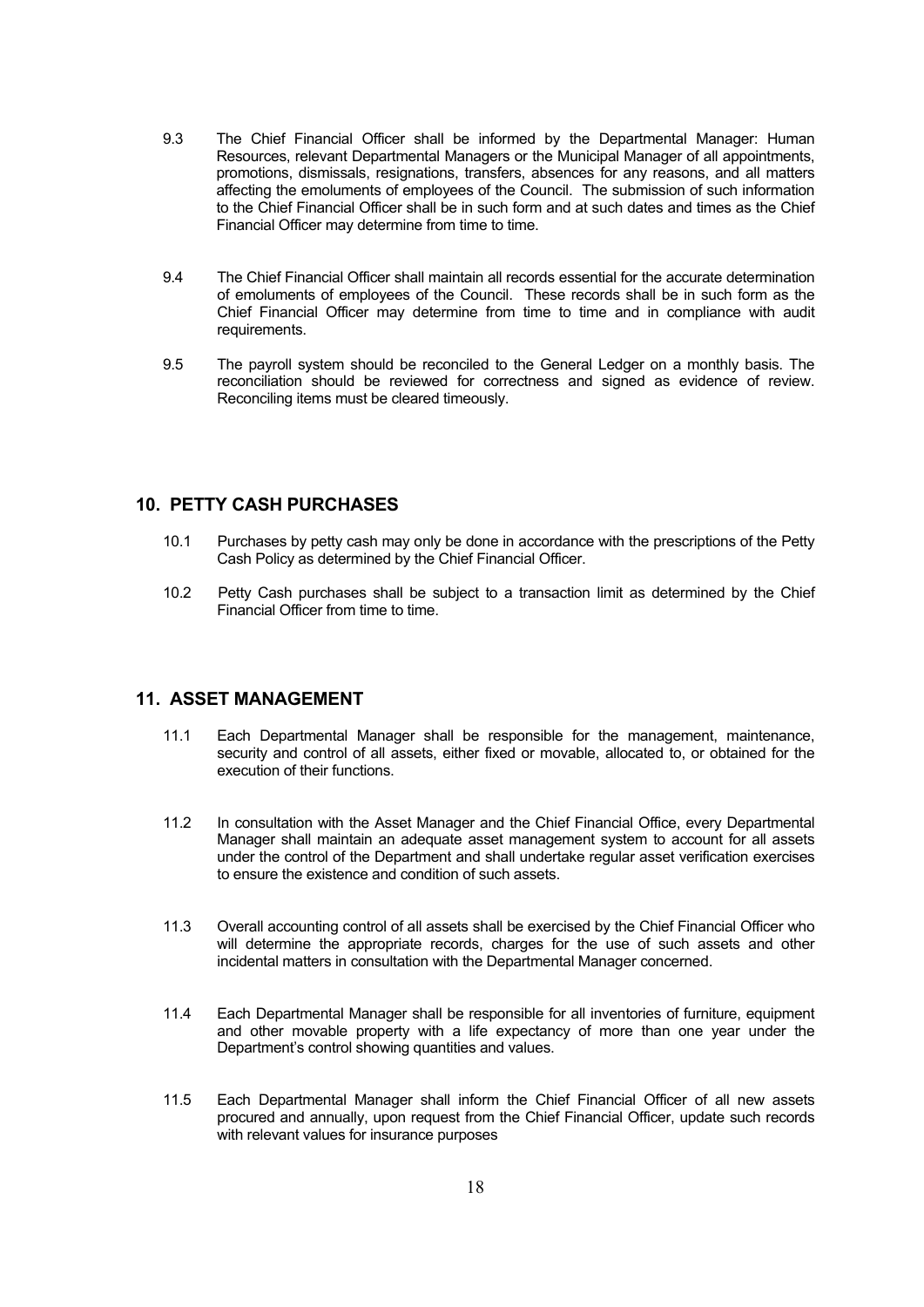# **12. DISPOSAL OF ASSETS**

The disposal or letting of assets, including unserviceable, redundant or obsolete assets shall be dealt with in terms of the conditions of the Supply Chain Management Policy and the Asset Disposal Policy.

# **13. CREDIT RATING**

- 13.1 All Departmental Managers shall at all times apply sound administration within their Departments and observe budget parameters and target levels to ensure that the credit rating status of the Council is not adversely affected.
- 13.2 The Chief Financial Officer shall be responsible to engage a reputable credit rating agency to perform a credit rating on an annual basis.

# **14. INVESTMENTS**

- 14.1 All funds of Council shall be dealt with in accordance with Council's Cash Management and Investment Policy.
- 14.2 The Chief Financial Officer shall determine the cashflow requirements of the municipality on a regular basis. Departmental Managers shall supply such information with regard to capital expenditure as may be required by the Chief Financial Officer in order to determine the cash flow needs.
- 14.3 The Chief Financial Officer shall be responsible for the investment of Council's funds in accordance with the conditions of the Cash Management and Investment Policy

# **15. RISK MANGEMENT AND INSURANCE**

#### **15.1 RISK ADVISORY COMMITTEE**

- 15.1.1 Each Departmental Manager shall regularly assess the risks associated with that Department and shall develop a suitable strategy and action plan to address and mitigate such risks. Such strategies and action plans shall be discussed and monitored by a Risk Advisory Committee.
- 15.1.2 The Municipal Manager shall appoint the chairperson of the Risk Advisory Committee
- 15.1.3 The appointed chairperson shall be responsible to convene meetings of the Risk Advisory Committee at least on a quarterly basis. The minutes of these meetings shall be presented by the chairperson as an agenda item to the Departmental Manager's committee.
- 15.1.4 All Departmental Managers are responsible to appoint a suitable representative to represent him / her on the Risk Advisory Committee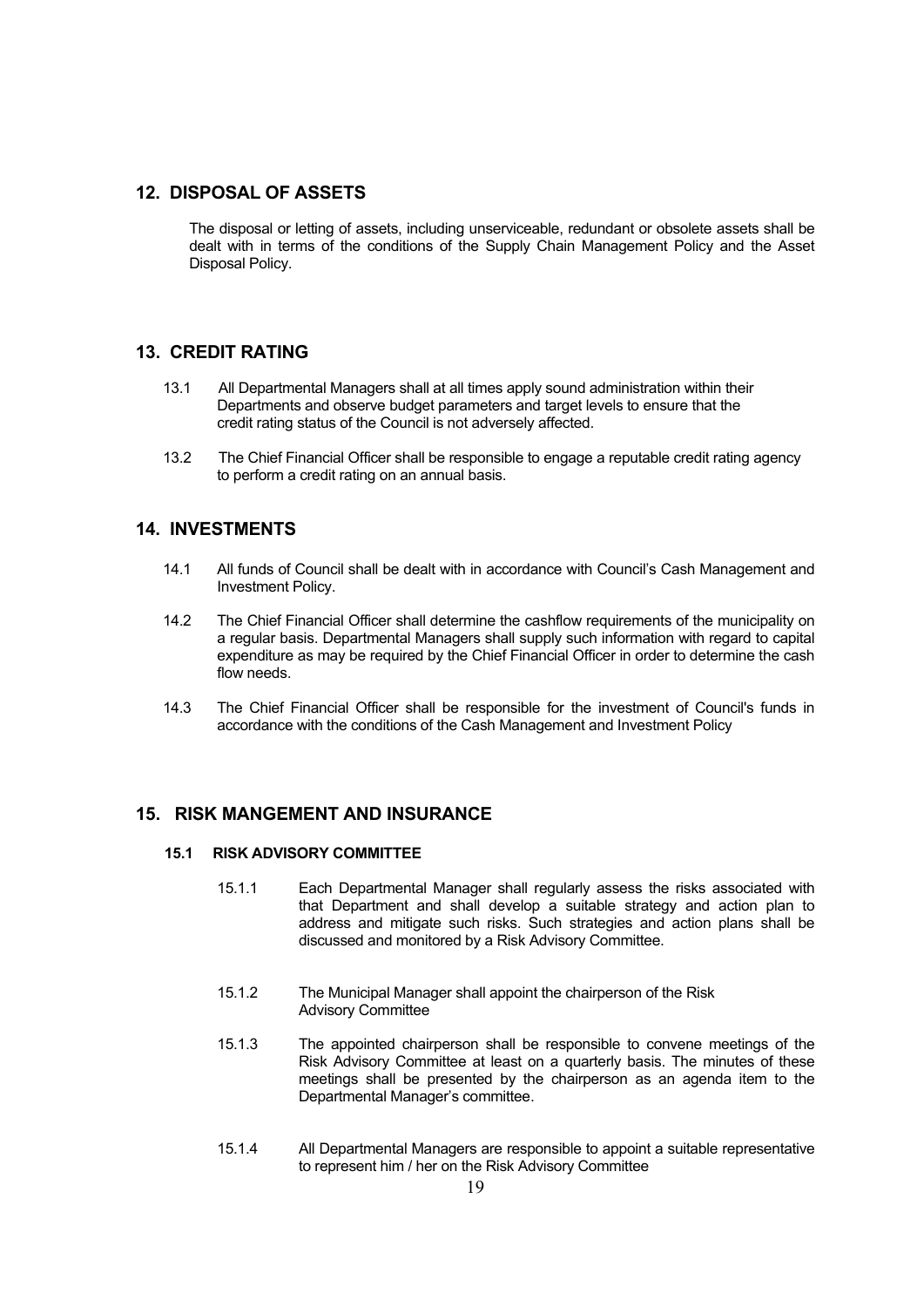## **15.2 INSURANCE**

- 15.2.1 The Chief Financial Officer shall be responsible for the management of the Council's insurance arrangements, covering such risks as the Council may from time to time determine.
- 15.2.2 The Chief Financial Officer shall report to the Mayor/Speaker annually, or when deemed necessary from time to time, regarding the adequacy or otherwise of the arrangements.
- 15.2.3 The Chief Financial Officer shall be responsible for reviewing and renegotiating cover through the insurance brokers appointed by the Council as agents for that purpose.
- 15.2.4 The Council's insurance brokers shall be procured by public tender in terms of the Supply Chain Management Policy for a determined period and shall be responsible for negotiating all Council's external short-term insurances.
- 15.2.5 The Chief Financial Officer shall also be responsible for the placing of insurances as approved by the Council from time to time. Insurance contracts must be drafted, signed by both parties of the agreement and should reflect monthly premiums.
- 15.2.6 Annually before 1 July, the Chief Financial Officer shall provide Departmental Managers with schedules of all insured items stating their insured value and the premium for the following year.
- 15.2.7 Departmental Managers shall be responsible for ensuring that the insurance cover in respect of those assets under their control is sufficient, having regard to the current value and replacement costs of those assets, and shall notify the Chief Financial Officer without delay of any new insurable risk or any alteration in an existing insurable risk which has arisen in connection with the department.
- 15.2.8 On the occurrence of any event giving rise or likely to give rise to a claim by or against the Council or against its insurers, the Departmental Manager concerned shall notify the Municipal Manager (with a copy to the Chief Financial Officer) of that event, and the Chief Financial Officer shall as soon as possible notify the Council's insurer.
- 15.2.9 Departmental Managers shall within 30 days of the claim arising, notify the Chief Financial Officer of any potential third-party claim, or of fire damage to or loss of the Council's property or of any injury to employees of the Council where such matter is or might be covered by insurance. In the case of third-party claims this is of utmost importance as any delay or failure to report an occurrence can prejudice the Council's rights. Any claims not reported within 90 days of the occurrence will be rejected by the Chief Financial Officer.
- 15.2.10 Insurance claims shall only be processed by the Chief Financial Officer where confirmation of the insured damage and a request for reimbursement or re-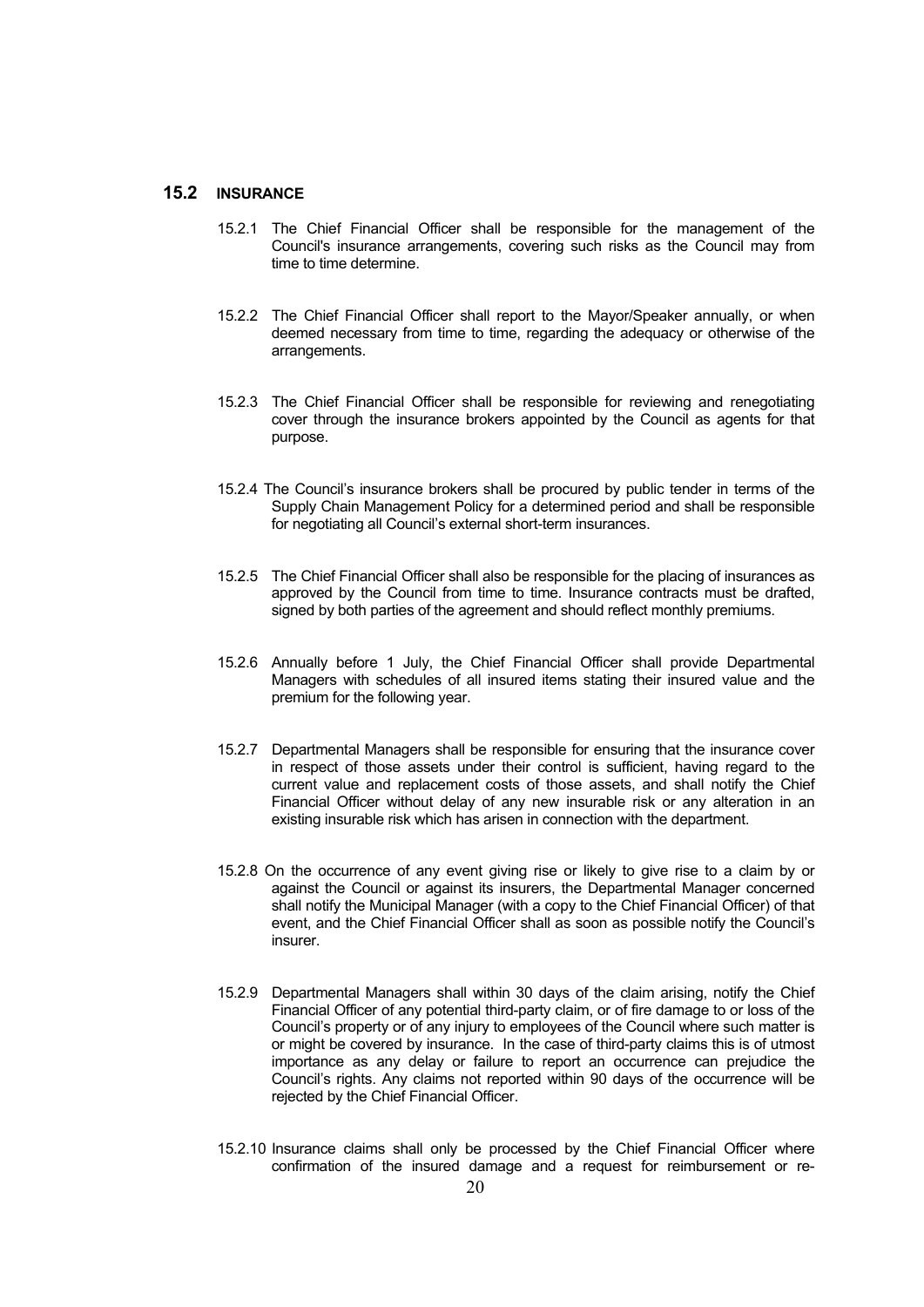instatement has been authorised by the affected Department and received by the Chief Financial Officer.

- 15.2.11 The Chief Financial Officer, with the support of the Council's legal division shall be responsible for the negotiation of claims and the collection of all moneys payable to the Council under or in pursuance of any policy of insurance.
- 15.2.12 Reports and claims externally and internally shall be investigated if the Chief Financial Officer considers such action desirable, and settlement shall be effected by the Chief Financial Officer when the Chief Financial Officer is satisfied that the Council is liable to pay the claim.
- 15.2.13 The Chief Financial Officer shall maintain a register in which particulars of all insurance policies held by the Council shall be entered.
- 15.2.14 The Chief Financial Officer shall be responsible for the payment of all insurance premiums.
- 15.2.15 A register of all claims made should be kept, this should nature of claim, date submitted to insurers, value of claim, claim number, proceeds received and date of receipt. A monthly reconciliation should b prepared between claims submitted and claims paid, which is reviewed by an independent senior person.

## **16. LOANS**

16.1 The Chief Financial Officer shall be responsible for the raising of loans as may be required from time to time, on such terms and conditions as may be approved by Council and in terms of the stipulations as determined by Section 46 of the MFMA.

# **17. ACCOUNTING**

- 17.1 The Chief Financial Officer shall determine the format, standards and systems applicable to the financial accounting procedures, and shall in doing so take cognisance of Generally Accepted Municipal Accounting Practices (GAMAP) and Generally Recognised Accounting Practices (GRAP), and guidelines issued by National Treasury and any requirements of the Auditor General.
- 17.2 The Chief Financial Officer shall ensure that proper accounting records and registers are opened and maintained .The Chief Financial Officer shall prescribe the requirements for access to electronic accounting systems and shall maintain the necessary security and password systems for this purpose.
- 17.3 The Chief Financial Officer shall prepare the financial statements in the format determined in Clause 17(1), and any supporting detail as required. Such Financial Statements shall be prepared and submitted to the Auditor-General within two months after the end of the applicable financial year to which the statements relate.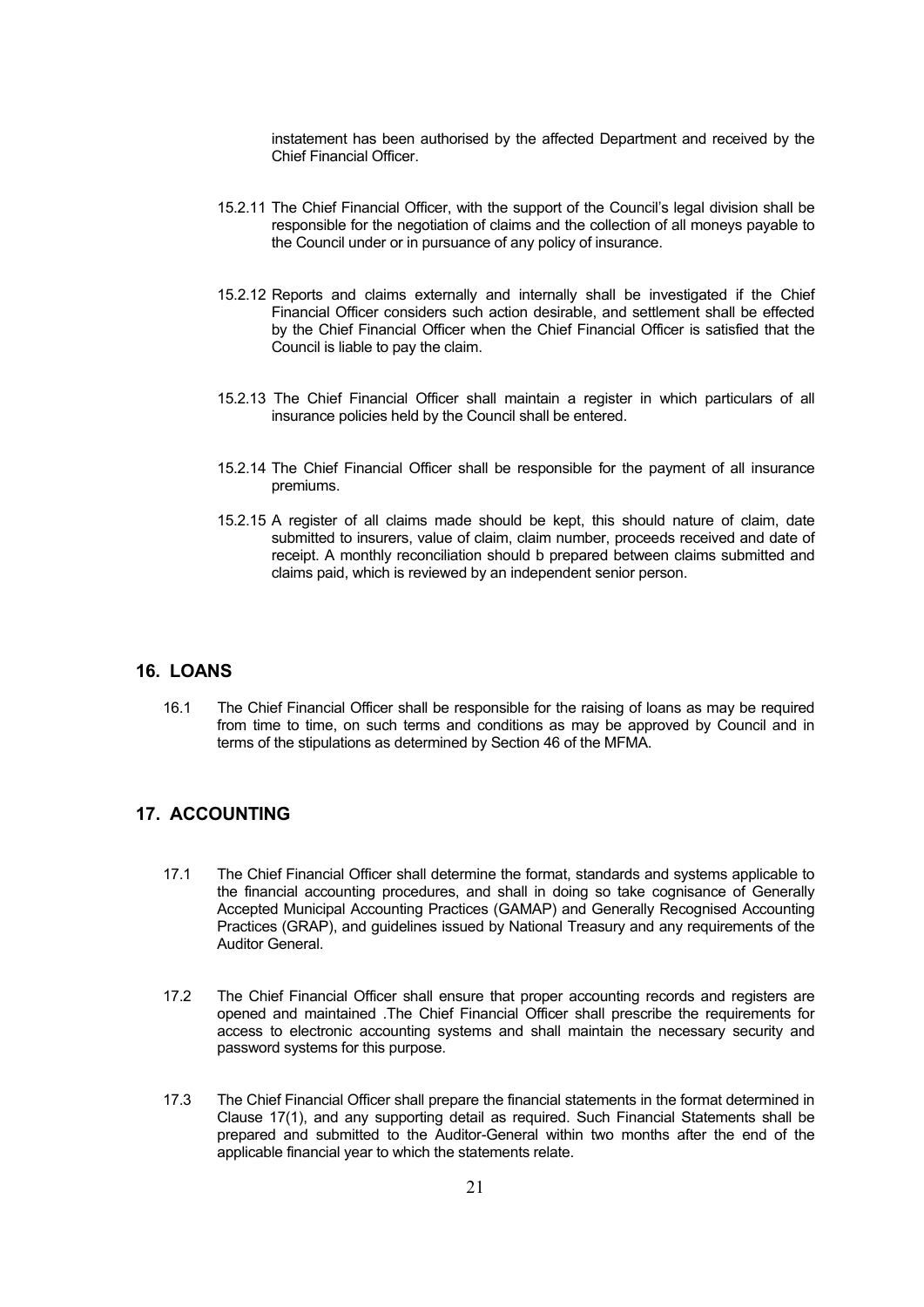- 17.4 The annual financial statements shall be submitted through the Standing Finance Committee and Mayor/Speaker to Council by the Chief Financial Officer. The Auditor General's reports on the Financial Statements and Performance Auditing shall be submitted to the Council as prescribed by legislation.
- 17.5 No revenue collection, accounting, costing or other financial systems shall be introduced in any Department and no alteration shall be made to any existing system without the prior approval of the Chief Financial Officer.
- 17.6 The Chief Financial Officer shall determine the most appropriate computer software system that will best provide for the financial systems of the municipality and shall do so in consultation with the IT Manager to ensure compatibility with hard ware systems.
- 17.7 No statement, provision or obligation contained in any of these clauses shall in any way detract from the responsibility of each Departmental Manager to maintain any costing and accounting system controlled by a Departmental Manager in such a manner that at all times the accounting records and registers reflect the complete financial position of the function concerned as accurately as possible.

# **18. AUDIT MATTERS**

# **18.1 AUDIT COMMITTEE**

- 18.1.1 Council shall appoint an Audit Committee in terms of Section 166 of the MFMA. An Audit Committee must consist of at least three persons with appropriate experience of who the majority may not be in Council's employ. The Audit Committee must be appointed by Council and one of the members not in the employ of Council must be appointed as Chairperson. The Audit Committee must meet at least four times a year.
- 18.1.2 The Audit Committee, after consultation with the Municipal Manager, shall be responsible for co-ordinating the functions of the external and internal audit activities and shall have unrestricted access to all Council records, documents and information.
- 18.1.3 Regarding external audit matters, the Audit Committee shall
	- (a) be available to consult in the appointment of external auditors and the audit fee as decided by the Auditor General;
	- (b) assess the planning, scope and audit approach for doing the audit;
	- (c) review all audit management letters and responses submitted by management; and
	- (d) review the Report of the Auditor General on the financial statements, the response of the Chief Financial Officer and any other reports issued by the Auditor General.
- 18.1.4 Regarding internal audit matters, the Audit Committee shall -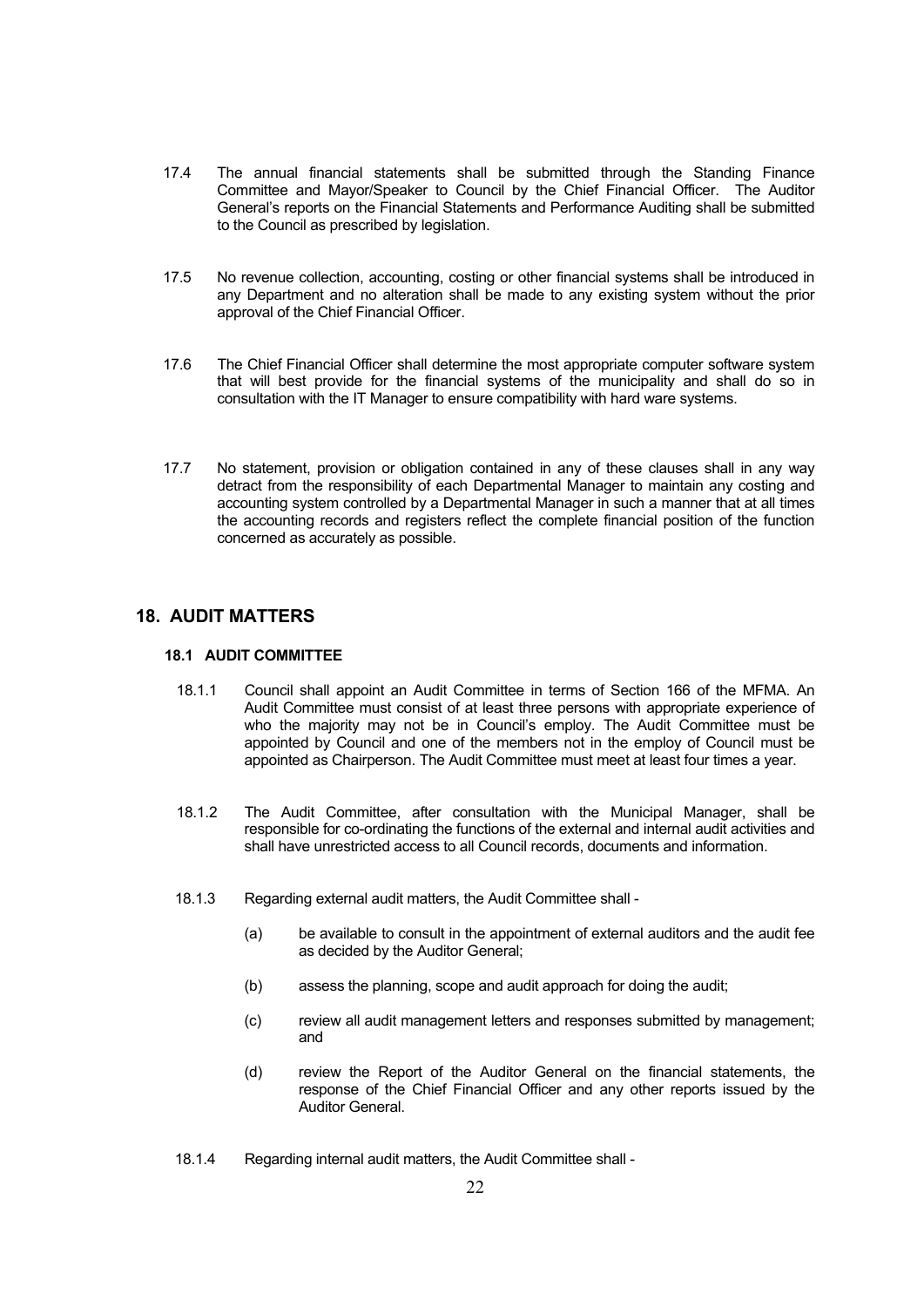- (a) ensure that an annual internal audit plan is prepared;
- (b) maintain the independence of the audit function
- (c) consider the major findings of internal audit investigations and evaluate management's response thereto as well as weaknesses in internal controls
- (d) ensure that quarterly reports are received from the Manager: Internal Audit
- (e) monitor/evaluate activities of the Audit Steering Committee pertaining to the co-ordination of the internal and external audit functions and to ensure the maximisation of resources.
- 18.1.5 On an ongoing basis the Audit Committee shall review financial control measures, the accounting system and reporting standards, and consider proposals for improving the efficiency, effectiveness and economy of Council's operations.
- 18.1.6 In addition to approving the internal audit plan, the Audit Committee is authorised to request the Internal Audit Division to investigate any other matters which, in its opinion, require attention.
- 18.1.7 The Audit Committee shall annually submit a report to Council on its activities during the year.
- 18.1.8 If at any time, in the opinion of the Audit Committee, a matter must be brought to the notice of the Council, a report in this regard must be submitted to the Municipal Manager with the request that it be submitted to the Council.

## **18.2 INTERNAL AUDIT**

- 18.2.1 The Internal Audit Division of the Council shall prepare and execute the annual internal Audit Plan approved by the Audit Committee. It shall also perform such duties and conduct such investigations as may be required by law, by Council, the Municipal Manager or the Audit Committee. It shall further, on an ongoing basis, review the internal control systems in all Departments and make recommendations on changes and improvements as they may deem necessary.
- 18.2.2 Performing such duties or conducting such investigations, the staff of the Internal Audit Division shall be given access to any departmental records required for the purpose of the audit and the Departmental Manager and every official thereof shall upon request by the Manager: Internal Audit supply such information as may be required.
- 18.2.3 Departmental Managers shall within reasonable time, submit appropriate responses to matters raised by the Internal Audit Division and shall institute all necessary steps to ensure shortcomings are adequately addressed. In instances where Departmental Managers fail to respond appropriately to the Internal Audit Division on matters raised by them, the Manager: Internal Audit shall report such cases to the Municipal Manager for appropriate action.
- 18.2.4 The Manager: Internal Audit shall report to the Municipal Manager on the results of all investigations, and unless obliged by law, or by resolution of the Council or any Standing Committee thereof, the Municipal Manager shall when considered necessary submit such report to the Audit Committee and/or the Mayor/Speaker.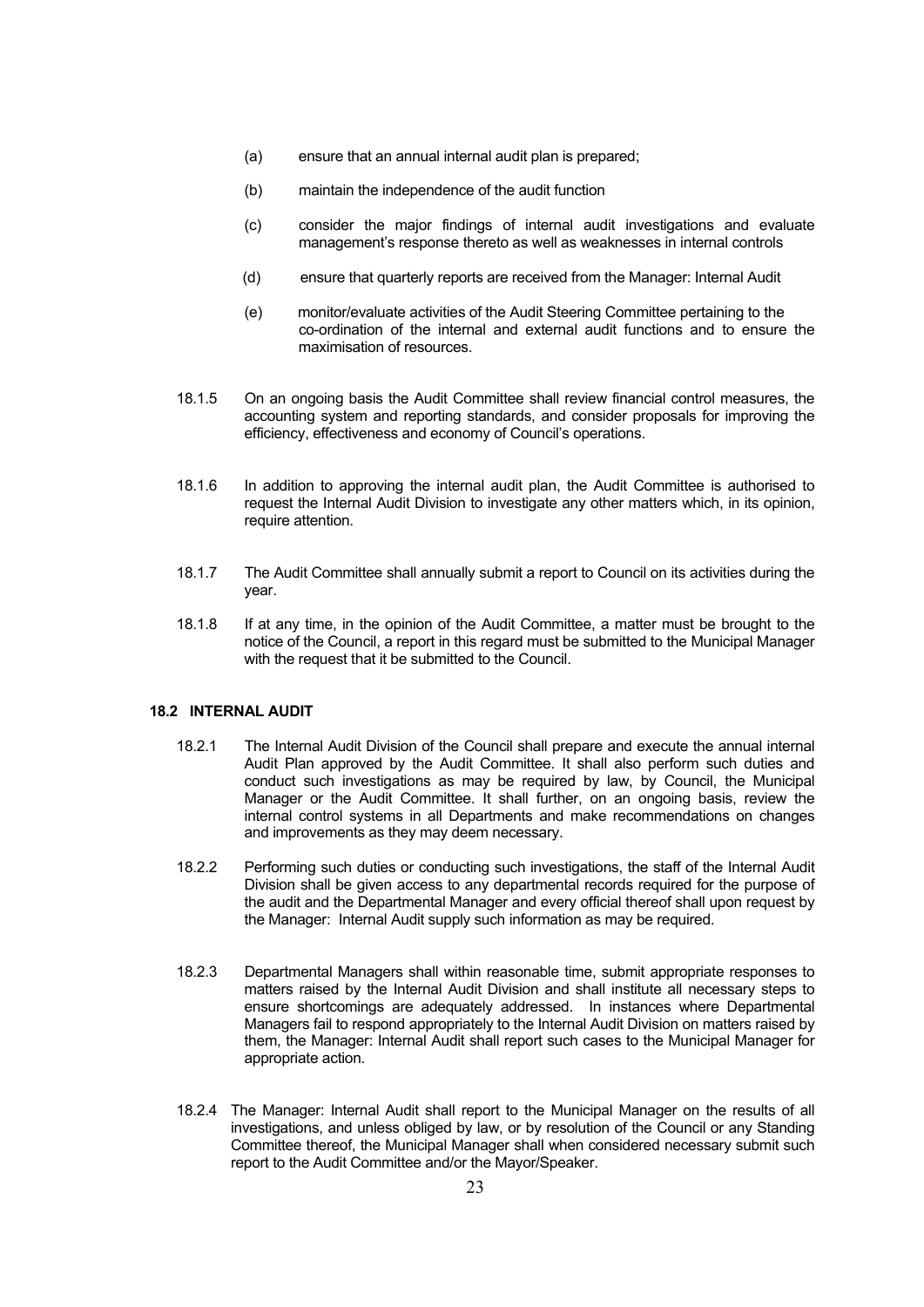18.2.5 The Manager: Internal Audit shall submit a quarterly report via the Municipal Manager to the Audit Committee on the activities of the Internal Audit Division.

## **18.3 EXTERNAL AUDIT**

- 18.3.1 Staff of the Auditor-General shall be allowed access to all systems, documentation and records which they require for the performance of their Audit function and Departments shall provide all required documents, records and information within reasonable time to the Auditor-General.
- 18.3.2 Departmental Managers shall assist the staff of the Office of the Auditor General by providing information to the satisfaction of the Auditor-General.
- 18.3.3 Departmental Managers shall provide adequate responses to audit queries raised by the Office of the Auditor-General within the agreed time frames.

## **19. INFORMATION SYSTEMS**

- 19.1 The centralised corporate information systems allocated to the Departmental Manager: Corporate Administration shall be maintained in such a way as to ensure the integrity and security of the systems and data.
- 19.2 The Departmental Manager: Corporate Administration shall take all reasonable measures to ensure adequate backup of programmes and data for recovery purposes of the financial information of the municipality.
- 19.3 All program changes shall be recorded for audit purposes and be authorised by the Departmental Manager: Corporate Administration or his/her delegated representatives.
- 19.4 A suitable disaster recovery plan shall be prepared and maintained by the IT Manager in consultation with the Chief Financial Officer and other relevant Departmental Managers, to cover all relevant aspects so as to maintain business continuity in the event of a disaster. The plan shall be approved by Council and be subject to a triennial review as part of the overall corporate plan.
- 19.5 Departmental Managers shall ensure that all reasonable steps are taken to prevent hardware and software from being infected by viruses. All work stations shall be supplied with the recommended software to assist in providing the necessary protection. This software must be active when the hardware is in operation.
- 19.6 Information systems of any nature which generate financial results used to cost or estimate expenditure for recovery from third parties or which quantify levies, tariffs and other fees and charges must be certified by Internal Audit. Internal Audit must ensure that random certification is undertaken on amendments to the systems.

# **20. REPORTS REFLECTING FINANCIAL IMPLICATIONS**

20.1 No standing committee, task team or subcommittee established by Council shall consider any report with financial implications until the Departmental Manager concerned has afforded the Chief Financial Officer a reasonable opportunity, which shall not be less than